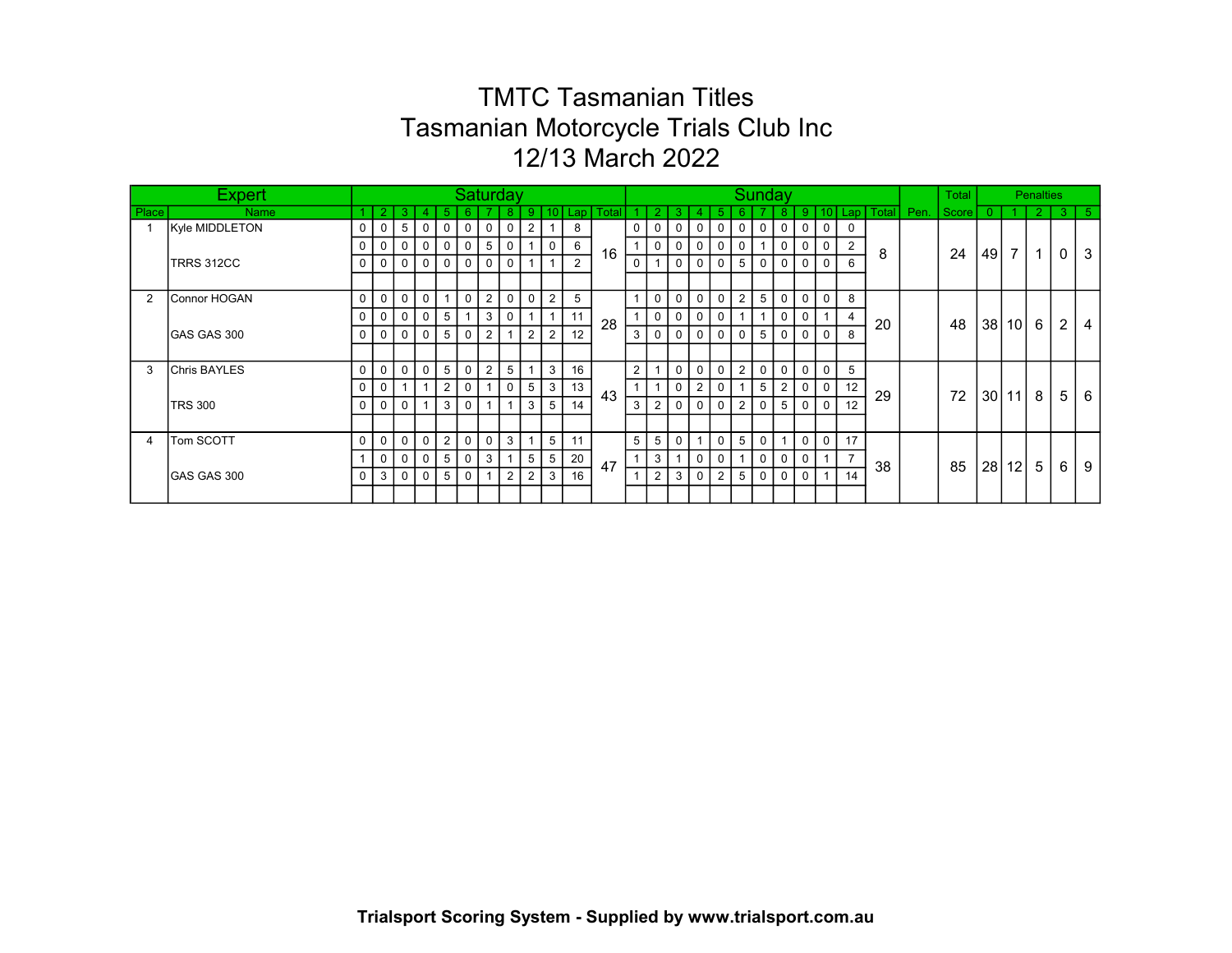|                | A Grade               | <b>Saturday</b><br>$8 \mid 9$ |                |                 |                 |                |                |                |                 |                |                |                 |       |                |                 |                 | Sunday         |                |                |                 |                |                |                | Total  |       |      | <b>Penalties</b> |                |                |              |                |                      |
|----------------|-----------------------|-------------------------------|----------------|-----------------|-----------------|----------------|----------------|----------------|-----------------|----------------|----------------|-----------------|-------|----------------|-----------------|-----------------|----------------|----------------|----------------|-----------------|----------------|----------------|----------------|--------|-------|------|------------------|----------------|----------------|--------------|----------------|----------------------|
| Place          | <b>Name</b>           |                               | $\overline{2}$ | 3               | 4               | $\sqrt{5}$     | 6              | $\overline{7}$ |                 |                |                | $10$ Lap        | Total |                | $\overline{2}$  | 3               | 4              | $\sqrt{5}$     | 6              | 7               | 8              | 9              |                | 10 Lap | Total | Pen. | Score            | $\overline{0}$ |                | $\sqrt{2}$   | $\overline{3}$ | $\vert 5$            |
| $\overline{1}$ | Luke ANDERSON         | 0                             | $\mathbf 0$    | $\mathbf 0$     | $\mathbf 0$     | $\mathbf{1}$   | $\circ$        | $\mathbf 0$    | $5\phantom{.0}$ | $\mathbf{1}$   | 0              | $\overline{7}$  |       | 0              |                 | $\mathbf 0$     | $\mathbf 0$    | 0              | $5 \mid$       | $5\phantom{.0}$ | $\mathbf 0$    | $\mathbf 0$    | $\mathbf 0$    | 11     |       |      |                  |                |                |              |                |                      |
|                |                       | $\Omega$                      |                | $\overline{0}$  | $\overline{0}$  | $\mathbf 0$    | 0 <sup>1</sup> | $\mathbf{1}$   | $\mathbf 0$     | 3              | 0              | $5\phantom{.0}$ | 28    | $\mathbf{2}$   | $\mathbf 0$     | $5\phantom{.0}$ | $\mathbf 0$    | $\mathbf 0$    | 5 <sup>1</sup> | $\mathbf 0$     | $\mathbf 0$    | 5              | 1              | 18     | 32    |      | 60               | 41             | 7 <sup>1</sup> | $\mathbf{1}$ | $\overline{2}$ | 9                    |
|                | SHERCO 250            | $\Omega$                      | $\mathbf 0$    | $\mathbf 0$     | $\mathbf{1}$    | $\mathbf 0$    | 5 <sup>1</sup> | $\mathbf 0$    | 5               | 5              | $\mathbf 0$    | 16              |       | $\mathbf 0$    | $\Omega$        | $\mathbf 0$     | $\mathbf 0$    | $\mathbf 0$    | 3 <sup>1</sup> | $\mathbf 0$     | $\mathbf 0$    | $\Omega$       | $\Omega$       | 3      |       |      |                  |                |                |              |                |                      |
|                |                       |                               |                |                 |                 |                |                |                |                 |                |                |                 |       |                |                 |                 |                |                |                |                 |                |                |                |        |       |      |                  |                |                |              |                |                      |
| $\overline{2}$ | Dylan BAYLES          |                               | $\overline{2}$ | $\mathbf 0$     | $\overline{1}$  |                | $\mathbf{0}$   |                | 5               |                | $\mathbf 0$    | 12              |       | $\mathbf{0}$   |                 | $\mathbf{0}$    | $\mathbf{1}$   | $\mathbf 0$    | 5 <sup>1</sup> |                 | $\mathbf 0$    |                | $\Omega$       | 9      |       |      |                  |                |                |              |                |                      |
|                |                       |                               |                | $\mathbf 0$     | $\overline{2}$  |                | 1 <sup>1</sup> | $\mathbf{1}$   | 5               | 5              | $\overline{1}$ | 18              | 42    | $\overline{2}$ | $\mathbf 0$     | $\mathbf 0$     | 5              | $\mathbf 0$    | 5 <sup>1</sup> | $\mathbf 0$     | $\mathbf 0$    | $\mathbf 0$    | $\overline{1}$ | 13     | 32    |      | 74               |                | 24 21          | 6            | $\overline{2}$ | $\overline{7}$       |
|                | VERTIGO COMBAT 300    | $\mathbf 0$                   |                | $\Omega$        | $\overline{2}$  | $\overline{2}$ | $\circ$ 1      | $\mathbf 0$    | 3               | 3              | $\overline{1}$ | 12              |       | $\mathbf 0$    | $\Omega$        |                 | $\mathbf{1}$   | $\Omega$       | 5 <sup>1</sup> | $\mathbf 0$     | $\overline{2}$ | $\mathbf 0$    | $\overline{1}$ | 10     |       |      |                  |                |                |              |                |                      |
|                |                       |                               |                |                 |                 |                |                |                |                 |                |                |                 |       |                |                 |                 |                |                |                |                 |                |                |                |        |       |      |                  |                |                |              |                |                      |
| 3              | <b>Jordan PERKINS</b> | 5                             | 5              | $5\overline{)}$ | $\mathbf 0$     | $\overline{2}$ | 3 <sup>1</sup> | $\mathbf{1}$   | 3               |                | 3              | 28              |       |                | $\mathbf 0$     | $\mathbf{3}$    | $\overline{2}$ | $\mathbf 0$    | 5 <sup>1</sup> | $\mathbf 0$     | $\overline{1}$ | $\mathbf 0$    | $\overline{2}$ | 14     |       |      |                  |                |                |              |                |                      |
|                |                       | 3                             | 5              |                 | $\overline{2}$  | 0              | 0 <sup>1</sup> | 0              | $\mathbf{1}$    | $\overline{2}$ | $\overline{2}$ | 16              | 55    |                |                 |                 | $\overline{2}$ | 0              | 5 <sup>5</sup> |                 | $\mathbf{1}$   | 0              | 0              | 12     | 42    |      | 97               |                | $21$   13   10 |              | 8              | 8                    |
|                | <b>TRRS</b>           | 2                             | 2              | $\mathbf{0}$    | $\mathbf{0}$    | $\Omega$       | 3              |                | $\Omega$        | 3              | $\Omega$       | 11              |       | 3              | $\Omega$        | 5               |                | $\Omega$       | 5 <sup>1</sup> | $\Omega$        | $\Omega$       |                | $\overline{2}$ | 16     |       |      |                  |                |                |              |                |                      |
|                |                       |                               |                |                 |                 |                |                |                |                 |                |                |                 |       |                |                 |                 |                |                |                |                 |                |                |                |        |       |      |                  |                |                |              |                |                      |
| 4              | <b>Will THORNBURY</b> | $\Omega$                      | 5              |                 | $5\overline{)}$ | $\overline{1}$ | $\circ$ 1      | $\mathbf 0$    | $\mathbf 0$     | $\overline{2}$ | $\mathbf 0$    | 14              |       | 5              | $5\overline{5}$ | $\mathbf{1}$    | $\mathbf{1}$   | 5              | 5 <sup>1</sup> | $\mathbf 0$     | 2              |                | $\overline{2}$ | 27     |       |      |                  |                |                |              |                |                      |
|                |                       | $\overline{2}$                | $\mathbf 0$    | $\overline{0}$  | $5\phantom{.0}$ | 3              | 3 <sup>1</sup> | 5              | $\mathbf{3}$    | 3              |                | 25              | 57    | 2              | $5\overline{)}$ | $\mathbf{3}$    | $\mathbf 0$    | $\overline{1}$ | 5              | $\mathbf{1}$    | $\mathbf 0$    | $\overline{1}$ | 5              | 23     | 60    |      | 117              |                | 17 15 8        |              | $\overline{7}$ | 13                   |
|                | GASGAS 250            | $\Omega$                      | 2              |                 | $5\overline{)}$ |                | $\circ$ 1      | 3              | $\mathbf{1}$    | 3              | $\overline{2}$ | 18              |       | $\overline{2}$ |                 | $\Omega$        | $\mathbf{1}$   | $\mathbf 0$    | 5 <sup>1</sup> | $\mathbf 0$     | $\overline{0}$ | $\mathbf 0$    | $\mathbf{1}$   | 10     |       |      |                  |                |                |              |                |                      |
|                |                       |                               |                |                 |                 |                |                |                |                 |                |                |                 |       |                |                 |                 |                |                |                |                 |                |                |                |        |       |      |                  |                |                |              |                |                      |
| 5              | Matt WOODHOUSE        | $\overline{2}$                | 3              | $\overline{2}$  | 5               | 3              | 5 <sup>1</sup> | $\overline{2}$ | 5               | 3              | $\overline{2}$ | 32              |       | 3              | $\overline{2}$  | 3               | $\overline{2}$ | 2              | 5 <sup>5</sup> | $\mathbf 0$     | $\mathbf 0$    |                | $\overline{2}$ | 20     |       |      |                  |                |                |              |                |                      |
|                |                       | 3                             | 2              | 3               | 5               | 5              | 2              | 5              | $\mathbf{1}$    | 5              | $\overline{1}$ | 32              | 84    | 3              | $\overline{2}$  | 3               | 3              | $\mathbf 0$    | 5 <sup>1</sup> | 3               |                |                | $\mathbf 0$    | 21     | 52    |      | 136              | 11             |                |              |                | 9   15   14   11     |
|                | BETA EVO 300          | 3                             |                | $\Omega$        | 5               | 3              | 2 <sup>1</sup> | $\mathbf 0$    | $\mathbf{1}$    | 3              | $\overline{2}$ | 20              |       |                | $\Omega$        | 2               |                | $\overline{2}$ | 5 <sup>1</sup> | $\mathbf{0}$    | $\Omega$       | $\Omega$       | $\Omega$       | 11     |       |      |                  |                |                |              |                |                      |
|                |                       |                               |                |                 |                 |                |                |                |                 |                |                |                 |       |                |                 |                 |                |                |                |                 |                |                |                |        |       |      |                  |                |                |              |                |                      |
| 6              | Daniel FENTON         | 3                             | 3              | $\overline{2}$  | $5\phantom{.0}$ | 3              | 1 <sup>1</sup> | $\overline{1}$ | $5\phantom{.0}$ | 3              | 3              | 29              |       | 3              | $\overline{2}$  | 3               | 3              | 3              | 5 <sup>5</sup> | $\mathbf{3}$    | $\mathbf{1}$   | 3              | 5              | 31     |       |      |                  |                |                |              |                |                      |
|                |                       | 3                             |                | $\mathbf{3}$    | $5\phantom{.0}$ | 3              | 3 <sup>1</sup> | $\overline{2}$ | 3               | 3              |                | 27              | 89    | $\mathbf{3}$   | $\mathbf{3}$    | $\mathbf{3}$    | $\mathbf{3}$   | $\overline{1}$ | 5 <sup>1</sup> | $\overline{2}$  | $\mathbf{1}$   |                | $\overline{2}$ | 24     | 81    |      | 170 l            |                |                |              |                | 1   11   7   30   11 |
|                | <b>BETA 300</b>       | 5                             | 3              |                 | 5               | 3              | 3 <sup>1</sup> | $\overline{2}$ | 3               | 5              | 3              | 33              |       | 3              | 3               | 3               | 3              | 5              | 5 <sup>5</sup> | $\mathbf 0$     | $\overline{1}$ |                | 2              | 26     |       |      |                  |                |                |              |                |                      |
|                |                       |                               |                |                 |                 |                |                |                |                 |                |                |                 |       |                |                 |                 |                |                |                |                 |                |                |                |        |       |      |                  |                |                |              |                |                      |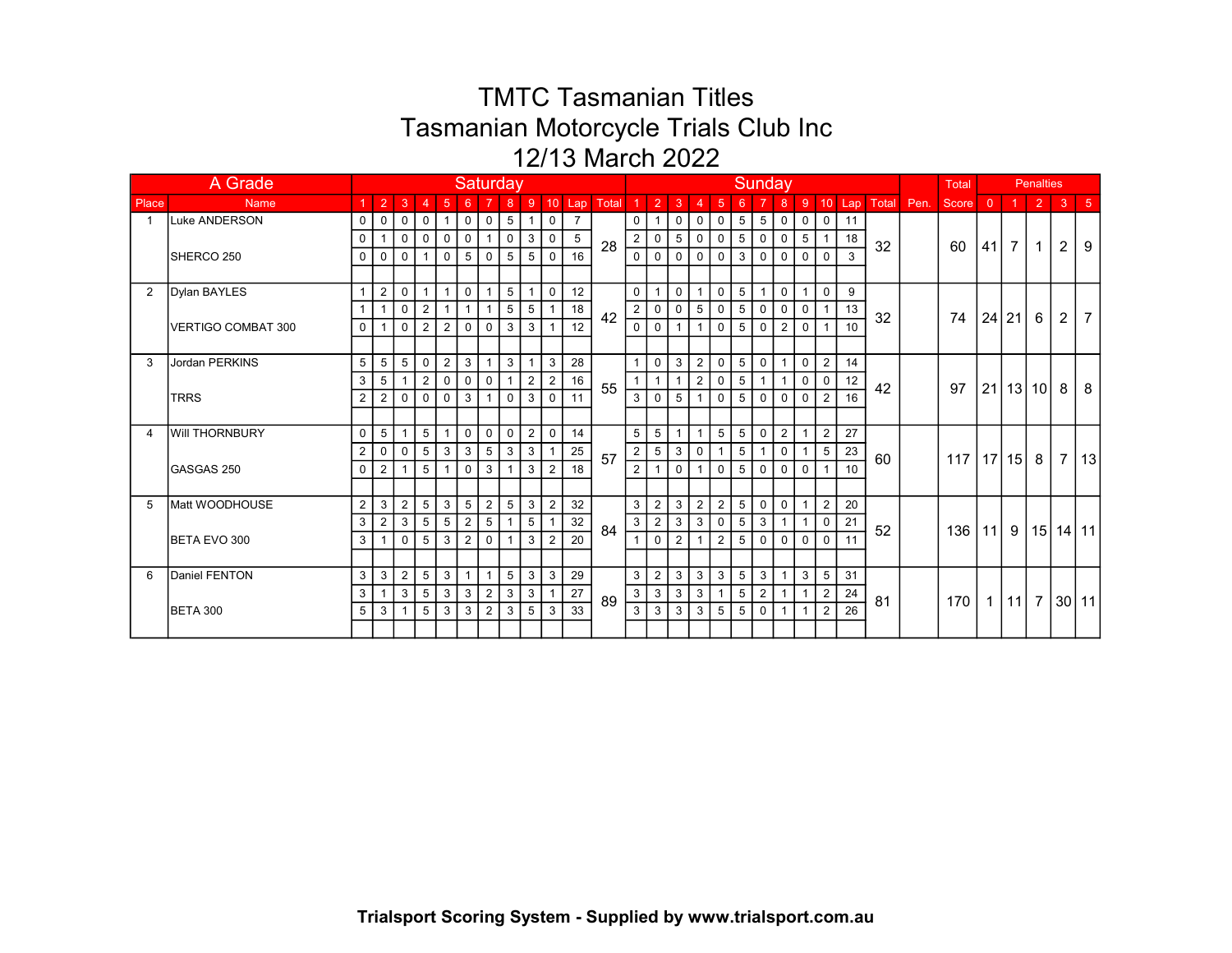|              | <b>B</b> Grade         |                |                 |                 |                 |                |                | <b>Saturday</b> |                 |                |                |    |                |                 |                 |                 |                 |                 |                | Sunday          |                 |                 |                |    |     |                   | <b>Total</b>                 |                |                   | <b>Penalties</b> |                    |                |
|--------------|------------------------|----------------|-----------------|-----------------|-----------------|----------------|----------------|-----------------|-----------------|----------------|----------------|----|----------------|-----------------|-----------------|-----------------|-----------------|-----------------|----------------|-----------------|-----------------|-----------------|----------------|----|-----|-------------------|------------------------------|----------------|-------------------|------------------|--------------------|----------------|
| Place        | <b>Name</b>            | 1 <sup>1</sup> | 2 <sup>1</sup>  | $\overline{3}$  | $\overline{4}$  | -5             | 6              |                 | 8 <sup>1</sup>  |                |                |    | 9 10 Lap Total |                 | $1\vert 2$      | 3 <sup>2</sup>  | $\overline{4}$  | -5              | 6              |                 | 8               | 9               |                |    |     | 10 Lap Total Pen. | Score                        | $\overline{0}$ |                   |                  | 3                  | 5 <sub>5</sub> |
| $\mathbf{1}$ | Kalam LANGWORTHY       | $\mathbf 0$    | 3               | $\mathbf 0$     | $\mathbf 0$     | $\mathbf 0$    | 5 <sup>1</sup> | $\mathbf{3}$    | $\mathbf 0$     | $\mathbf 0$    | 3              | 14 |                | 1 <sup>1</sup>  | 3               | $\mathbf 0$     | $\overline{2}$  | $\mathbf 0$     | 3              | $\overline{1}$  | $\mathbf{1}$    | $\mathbf{0}$    | 3              | 14 |     |                   |                              |                |                   |                  |                    |                |
|              |                        | $\mathbf{0}$   | 5 <sup>1</sup>  | $\overline{1}$  | $\mathbf 0$     | $\overline{1}$ |                | 2 3             | $\mathsf 0$     | $\overline{1}$ | $\mathbf{3}$   | 16 | 58             |                 | $3 \mid 3$      | $5\phantom{.0}$ | $\overline{1}$  | $\mathbf 0$     |                | $1$   $1$       | $\overline{2}$  | $\overline{0}$  | $\overline{2}$ | 18 | 65  |                   | $123 \mid 24 \mid 23 \mid 9$ |                |                   |                  | $\vert 19 \vert 5$ |                |
|              | <b>BETA 250</b>        | $\overline{0}$ | 1 <sup>1</sup>  | $\overline{1}$  | $\overline{0}$  | $\overline{1}$ |                | $5 \mid 3$      | $\overline{1}$  | $\mathbf{1}$   | 3              | 16 |                | 5               | $\mathbf{3}$    | $\mathbf{0}$    | $\overline{2}$  | $\overline{0}$  | 1 <sup>1</sup> | $\overline{2}$  | $\overline{2}$  |                 | 2              | 18 |     |                   |                              |                |                   |                  |                    |                |
|              |                        | 0              | $\mathbf 1$     | $\mathbf 0$     | $\mathbf{1}$    | 3              | 3              | $\mathbf 0$     | 0               | $\mathbf{1}$   | 3              | 12 |                | 3 <sup>1</sup>  | 3               | $\mathbf{1}$    | $\mathbf{1}$    | $\overline{1}$  | $\mathbf{1}$   | $\mathbf 0$     | 3               | $\mathbf 0$     | 2              | 15 |     |                   |                              |                |                   |                  |                    |                |
| 2            | Zak LUNN               | $\Omega$       | $\overline{2}$  | $\mathbf 0$     | $\mathbf 0$     | 3              | $\mathbf{1}$   | $\overline{2}$  | $\overline{2}$  | $\mathbf{1}$   | 5              | 16 |                | $5\overline{)}$ | $\overline{2}$  | $\mathbf 0$     | 5               |                 | 3              | $\overline{1}$  | 3               | 0               |                | 21 |     |                   |                              |                |                   |                  |                    |                |
|              |                        |                | 3               | $\mathbf{1}$    | $\mathbf 0$     | $\mathbf 0$    | 2              | $\mathbf{1}$    | $\mathbf 0$     | $\overline{2}$ | 3              | 13 |                | 3 <sup>1</sup>  | $\mathbf{1}$    | $\mathbf 0$     | $\mathbf{3}$    | $\overline{0}$  | 3              | $\overline{2}$  | $\mathbf{3}$    | $\overline{1}$  | $\mathbf{1}$   | 17 |     |                   |                              |                |                   |                  |                    |                |
|              | <b>BETA 200</b>        | $\mathbf{1}$   | 2               | $\mathbf 0$     | $\mathbf 0$     | $\overline{1}$ |                | 3 0             | $5\phantom{.0}$ | $\mathbf{3}$   | 3              | 18 | 65             | 3 <sup>1</sup>  | $\mathbf{3}$    | $\overline{0}$  | $\mathbf{3}$    | $\mathbf 0$     | 3 <sup>1</sup> | $\overline{1}$  | $\mathbf{1}$    | $\Omega$        | $\overline{2}$ | 16 | 72  |                   | 137   21   19   10   26   4  |                |                   |                  |                    |                |
|              |                        | 3 <sup>1</sup> | $3^{\circ}$     | $\mathbf 0$     | $\Omega$        | $\overline{2}$ | 1 <sup>1</sup> | 3               | $\mathbf 0$     | $\mathbf{3}$   | 3              | 18 |                | 3 <sup>1</sup>  | 3 <sup>1</sup>  | $\Omega$        | $\overline{1}$  | $\Omega$        | 3 <sup>1</sup> | $\mathbf{1}$    | $\mathbf{3}$    | $\mathbf{1}$    | 3              | 18 |     |                   |                              |                |                   |                  |                    |                |
| 3            | Callum MILLAR          | $\overline{2}$ | $\overline{2}$  | $\Omega$        |                 | $\overline{2}$ | $\overline{2}$ | 3               | 2               |                | 3              | 18 |                | 2               | 3               | $\Omega$        | 2               | $\Omega$        | 3 <sup>1</sup> | 3               | 5               | 2               | 2              | 22 |     |                   |                              |                |                   |                  |                    |                |
|              |                        | $\mathbf{1}$   | $\overline{2}$  | $\mathbf{1}$    | 3               | $\overline{2}$ | 3 <sup>1</sup> | $\mathbf{1}$    | $\mathbf{1}$    | $\mathbf 0$    | $\overline{2}$ | 16 |                | 3               | 3               | $\mathbf 0$     | $\mathbf{3}$    | $\mathbf 0$     | 3 <sup>1</sup> | 2               | 3               | $\overline{2}$  | 3              | 22 |     |                   |                              |                |                   |                  |                    |                |
|              | <b>BETA 300</b>        | 0              | $\overline{2}$  | $\mathbf 0$     | $\mathbf{3}$    | 3              | 5 <sup>1</sup> | 2               | $\mathbf 0$     | $\mathbf{1}$   | 3              | 19 | 75             | 3 <sup>1</sup>  | $\mathbf{3}$    | $\mathbf{0}$    | $\overline{1}$  | $\mathbf 0$     | 2 <sup>1</sup> | $\mathbf{3}$    | $\mathbf{3}$    | $\overline{2}$  |                | 18 | 81  |                   | 156   11   15   25   27   2  |                |                   |                  |                    |                |
|              |                        | 2 <sup>1</sup> | 2               | $\mathbf{3}$    | $\overline{2}$  | $\mathbf{3}$   | 3              | $\mathbf{3}$    | $\overline{2}$  | $\mathbf{1}$   |                | 22 |                |                 | $3 \mid 2$      | $\mathbf{1}$    | $\overline{1}$  | $\overline{1}$  | 2 <sup>1</sup> | $\mathbf{3}$    | $\mathbf{3}$    | $\mathbf{1}$    | $\overline{2}$ | 19 |     |                   |                              |                |                   |                  |                    |                |
| 4            | Noah GRICE             | $\overline{0}$ | $\mathbf{3}$    | $5\overline{)}$ | $\overline{0}$  | 3              | 3 <sup>1</sup> | 3               | $5\phantom{.0}$ | $\mathbf{1}$   | 5              | 28 |                | 3 <sup>1</sup>  | $5\phantom{.0}$ | $\mathbf 0$     | 5               | 5               | 3 <sup>1</sup> | $\mathbf{1}$    | 2               | $\mathbf{1}$    | 5              | 30 |     |                   |                              |                |                   |                  |                    |                |
|              |                        | 5              | 5               | $\mathbf{1}$    | $\mathbf{1}$    | 3              | $\overline{2}$ | 5               | 5               | 5              | 3              | 35 |                | 5 <sup>1</sup>  | 3               | $\mathbf{1}$    | 5               | -1              | $\mathbf{1}$   | 3               | 5               | 2               | 3              | 29 |     |                   |                              |                |                   |                  |                    |                |
|              | VERTIGO R3 250         | 3              | 5               | $\mathbf{3}$    | $\overline{0}$  | 3              | 5 <sup>1</sup> | 5               | 3               | $\mathbf{1}$   | 5              | 33 | 128            | $\overline{3}$  | 3               | $\mathbf{1}$    | $\mathbf{3}$    | $\overline{2}$  | 5 <sup>1</sup> | $\overline{2}$  | 2               | $\mathbf{1}$    | 3              | 25 | 104 |                   | 232                          |                | 5 15 9            |                  | 28 23              |                |
|              |                        | $\mathbf{1}$   | 3               | $\overline{1}$  | $5\phantom{.0}$ | $\overline{3}$ | 3              | $\mathbf{3}$    | 3               | 5              | 5              | 32 |                | 3               | $\mathbf{3}$    | $\overline{2}$  | 3               | $\overline{2}$  | 2 <sup>1</sup> | $\overline{1}$  | $\mathbf{1}$    | $\mathbf{0}$    | 3              | 20 |     |                   |                              |                |                   |                  |                    |                |
| 5            | David GRICE            | 3 <sup>1</sup> |                 | $5 \mid 5$      | $\overline{2}$  | $\mathbf{3}$   | $\sqrt{5}$     | $5\overline{5}$ | $\mathbf 0$     | $\overline{2}$ | 5              | 35 |                | 5               | 3               | $\overline{3}$  | $5\phantom{.0}$ | $5\phantom{.0}$ |                | $5 \mid 5$      | $5\phantom{.0}$ | $5\phantom{.0}$ | 5              | 46 |     |                   |                              |                |                   |                  |                    |                |
|              |                        | $\mathbf 0$    | $5\overline{)}$ | $\mathbf{1}$    | 3               | $\mathbf{3}$   | 5 <sup>1</sup> | 3               | $5\phantom{.0}$ | 5 <sup>5</sup> | 5              | 35 |                |                 | $5 \mid 3$      | $\mathbf{1}$    | 5               | 5               | 3 <sup>1</sup> | $5\overline{)}$ | 5               | $\mathbf{3}$    | 3              | 38 |     |                   |                              |                |                   |                  |                    |                |
|              | VERTIGO DL REPLICA 280 | 1              | 5               |                 | 3               | $\mathbf{3}$   | 5 <sup>1</sup> | 5               | $\overline{2}$  | $\overline{2}$ | 5              | 32 | 135            | 5               | 3               | $\mathbf{1}$    | 5               |                 | 5              | 5               | 5               | 5               | 3              | 38 | 168 |                   | 303                          | $\mathbf{3}$   | 6                 |                  | 6 20 45            |                |
|              |                        | 5 <sup>1</sup> | $5^{\circ}$     | $\Omega$        | $\overline{3}$  | $\overline{2}$ | 5 <sub>1</sub> | $\mathbf{3}$    | 3               | 2              | 5              | 33 |                | 5 <sup>1</sup>  | $\mathbf{3}$    | 5               | 5               | 5               | 5 <sup>1</sup> | 5               | 5               | 3               | 5              | 46 |     |                   |                              |                |                   |                  |                    |                |
|              | DNF Kurt PICKERING     |                |                 |                 |                 |                |                |                 |                 |                |                |    |                | 3 <sup>1</sup>  | $\mathbf{1}$    | $\overline{1}$  | $\overline{1}$  | $\mathbf 0$     | 3              | $\overline{1}$  | $\overline{0}$  | $\mathbf{3}$    | $\Omega$       | 13 |     |                   |                              |                |                   |                  |                    |                |
|              |                        |                |                 |                 |                 |                |                |                 |                 |                |                |    |                | 3 <sup>1</sup>  | 3 <sup>1</sup>  | $\mathbf{0}$    | $\mathbf{3}$    | $\overline{0}$  | 2 <sup>1</sup> | 2               | $\mathbf{3}$    | 2 <sup>1</sup>  | 3              | 21 |     |                   |                              |                |                   |                  |                    |                |
|              | SWM TL320              |                |                 |                 |                 |                |                |                 |                 |                |                |    |                | 3 <sup>1</sup>  | 3               | $\mathbf 0$     | 3               | 0               | 2              | $\overline{2}$  | 5               | $\Omega$        | 3              | 21 | 68  |                   | $DNF$ 12                     |                | $\vert$ 7 $\vert$ |                  | 6   13   2         |                |
|              |                        |                |                 |                 |                 |                |                |                 |                 |                |                |    |                | 5 <sup>1</sup>  | $\mathbf{1}$    | $\Omega$        | 3               | $\mathbf 0$     | $\mathbf{1}$   | $\mathbf{1}$    | 2               | $\mathbf{0}$    | $\Omega$       | 13 |     |                   |                              |                |                   |                  |                    |                |
|              | DNF Jenna LUPO         |                |                 |                 |                 |                |                |                 |                 |                |                |    |                |                 |                 |                 |                 |                 |                |                 |                 |                 |                |    |     |                   |                              |                |                   |                  |                    |                |
|              |                        |                |                 |                 |                 |                |                |                 |                 |                |                |    |                |                 |                 |                 |                 |                 |                |                 |                 |                 |                |    |     |                   |                              |                |                   |                  |                    |                |
|              |                        |                |                 |                 |                 |                |                |                 |                 |                |                |    |                |                 |                 |                 |                 |                 |                |                 |                 |                 |                |    |     |                   | DNF                          | $\overline{0}$ | 0 <sup>1</sup>    | 0 <sup>1</sup>   | $\mathbf{0}$       | $\overline{0}$ |
|              | <b>TRRS 250</b>        |                |                 |                 |                 |                |                |                 |                 |                |                |    |                |                 |                 |                 |                 |                 |                |                 |                 |                 |                |    |     |                   |                              |                |                   |                  |                    |                |
|              |                        |                |                 |                 |                 |                |                |                 |                 |                |                |    |                |                 |                 |                 |                 |                 |                |                 |                 |                 |                |    |     |                   |                              |                |                   |                  |                    |                |
|              | DNS Mike AMEY          |                |                 |                 |                 |                |                |                 |                 |                |                |    |                |                 |                 |                 |                 |                 |                |                 |                 |                 |                |    |     |                   |                              |                |                   |                  |                    |                |
|              |                        |                |                 |                 |                 |                |                |                 |                 |                |                |    |                |                 |                 |                 |                 |                 |                |                 |                 |                 |                |    |     |                   | DNS                          | $\mathbf{0}$   | 0 <sup>1</sup>    | $\overline{0}$   | $\Omega$           | $\Omega$       |
|              | BETA 250               |                |                 |                 |                 |                |                |                 |                 |                |                |    |                |                 |                 |                 |                 |                 |                |                 |                 |                 |                |    |     |                   |                              |                |                   |                  |                    |                |
|              |                        |                |                 |                 |                 |                |                |                 |                 |                |                |    |                |                 |                 |                 |                 |                 |                |                 |                 |                 |                |    |     |                   |                              |                |                   |                  |                    |                |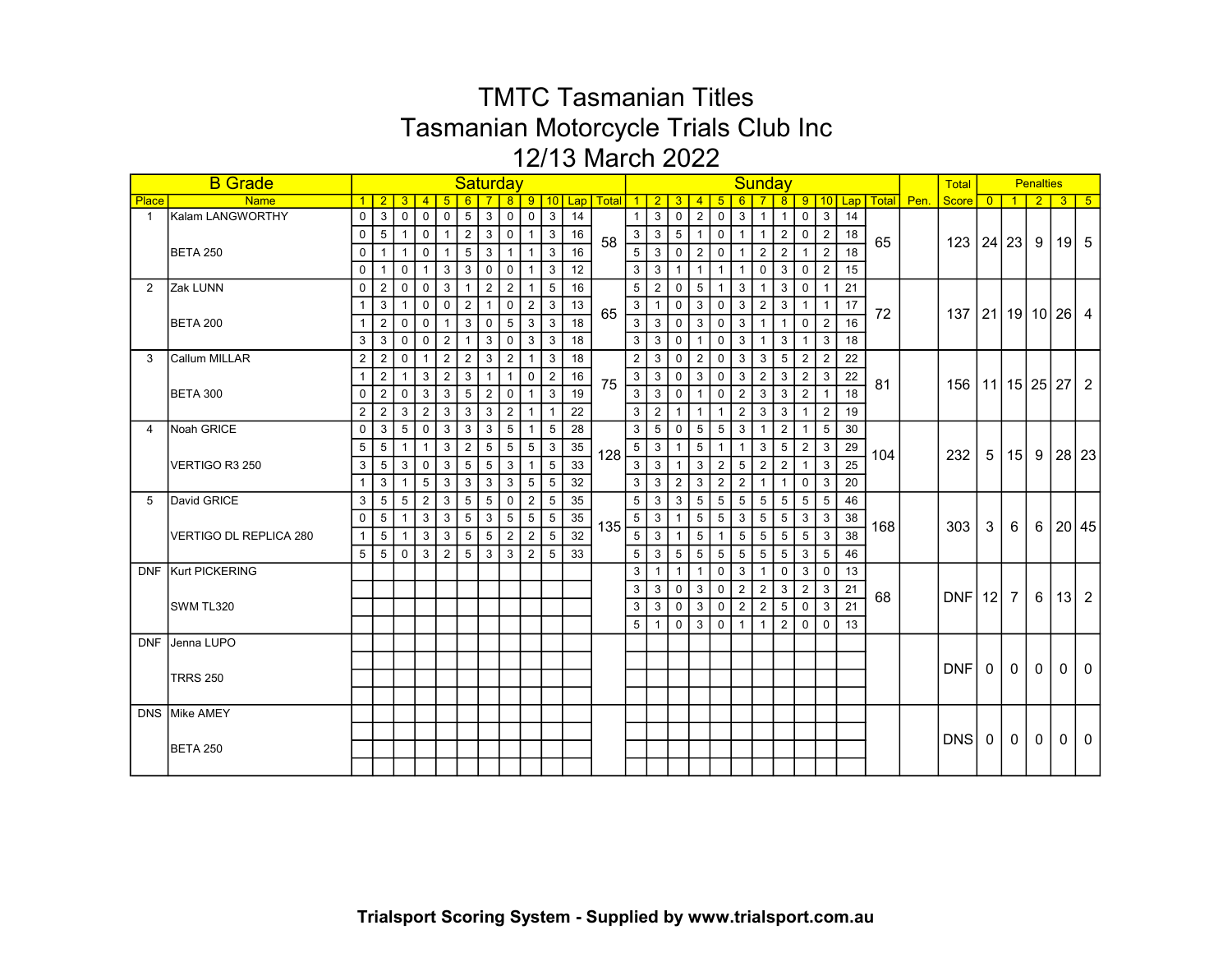|                | C Plus                |                |                 |                 |                |                |                |                | Saturday       |                |                |                 |                      |                |                            |                |                |                |                | Sunday         |                |                |                |                |                |      | Total             |                |                | <b>Penalties</b> |              |                |
|----------------|-----------------------|----------------|-----------------|-----------------|----------------|----------------|----------------|----------------|----------------|----------------|----------------|-----------------|----------------------|----------------|----------------------------|----------------|----------------|----------------|----------------|----------------|----------------|----------------|----------------|----------------|----------------|------|-------------------|----------------|----------------|------------------|--------------|----------------|
| Place          | <b>Name</b>           |                | $1 \mid 2 \mid$ | $\overline{3}$  | $\overline{4}$ | 5              | 6              |                | 8 <sup>°</sup> |                |                |                 | 9 10 Lap Total 1 2 3 |                |                            |                | $\overline{4}$ | -5             | $6^{\circ}$    |                | 8 <sup>°</sup> |                |                | 9 10 Lap       | Total          | Pen. | <b>Score</b>      | $\overline{0}$ | $\overline{1}$ | <sup>2</sup>     | $\mathbf{3}$ | $-5$           |
| $\mathbf{1}$   | <b>Jack SALTER</b>    | 0 <sup>1</sup> | $\mathbf{1}$    | $\Omega$        | $\mathbf 0$    | $\mathbf 0$    | $\mathbf{1}$   | $\mathbf 0$    | $\mathbf 0$    | $\overline{2}$ | $\mathbf 0$    | $\overline{4}$  |                      | $\circ$ 1      | $\mathbf 0$                | $\Omega$       | $\mathbf 0$    | $\mathbf 0$    | $\mathbf 0$    | $\mathbf 0$    | $\mathbf 0$    | $\mathbf 0$    | $\mathbf 0$    | $\Omega$       |                |      |                   |                |                |                  |              |                |
|                |                       | $\mathbf{1}$   | $\mathbf{1}$    | $\mathbf{1}$    | $\mathbf 0$    | $\mathbf 0$    | $\mathbf{1}$   | $\mathbf 0$    | $\mathbf 0$    | $\mathbf 0$    | $\mathbf{1}$   | 5               | 19                   | $\overline{0}$ | $\mathbf{0}$               | $\mathbf 0$    | $\mathbf 0$    | $\overline{1}$ | $\mathsf{O}$   | $\mathbf 0$    | $\mathbf 0$    | $\mathbf 0$    | $\mathbf 0$    | $\overline{1}$ | $\overline{2}$ |      | 21                |                | $62$   15      | $\mathbf{3}$     | $\mathbf{0}$ | $\Omega$       |
|                | IGAS GAS 125 GP       | 0 <sup>1</sup> | 2               | $\mathbf 0$     | $\mathbf 0$    | $\mathbf 0$    | $\mathbf{0}$   | $\overline{1}$ | $\mathbf 0$    | $\overline{1}$ | $\mathbf{1}$   | 5               |                      | $\circ$ 1      | $\mathbf 0$                | $\mathbf 0$    | $\mathbf 0$    | $\mathbf 0$    | $\mathbf 0$    | $\mathbf 0$    | $\mathbf 0$    | $\mathbf 0$    | $\Omega$       | $\Omega$       |                |      |                   |                |                |                  |              |                |
|                |                       | $\overline{2}$ | $\mathbf 0$     | $\mathbf 0$     | 0              | $\mathbf 0$    | $\mathbf{1}$   | $\mathbf 0$    | $\mathbf{1}$   | $\mathbf{1}$   | $\mathbf 0$    | 5               |                      | 0 <sup>1</sup> | $\mathbf 0$                | $\mathbf 0$    | $\Omega$       | $\mathbf 0$    | $\mathbf 0$    | $\mathbf 0$    | $\mathbf{1}$   | 0              | $\mathbf 0$    |                |                |      |                   |                |                |                  |              |                |
| 2              | <b>Chris DILLON</b>   | $\mathbf{0}$   | 2               | $\mathbf 0$     | 0              | $\mathbf 0$    | $\mathbf{1}$   | $\overline{1}$ | $\mathbf 0$    | -1             | $\mathbf 0$    | 5               |                      | $\mathbf{1}$   | $\mathbf{1}$               | $\mathbf 0$    | 0              | $\mathbf 0$    | $\mathbf 1$    | $\overline{1}$ | $\mathbf 0$    | $\Omega$       | $\Omega$       | $\overline{4}$ |                |      |                   |                |                |                  |              |                |
|                |                       | $\mathbf{0}$   | $\mathbf{1}$    | $\mathbf{1}$    | $\mathbf 0$    | $\mathbf{1}$   | $\mathbf 0$    | $\mathbf 0$    | $\mathbf{1}$   | $\mathbf 0$    | $\mathbf{1}$   | 5               | 16                   | 1 <sup>1</sup> | $\mathbf 0$                | $\mathbf 0$    | $\Omega$       | 0              | $\mathbf 0$    | $\mathbf 0$    | $\mathbf{1}$   | $\mathbf 0$    | $\Omega$       | 2              | 24             |      | 40                |                | 49 26          | $\mathbf{3}$     | $\mathbf 1$  | $\overline{1}$ |
|                | <b>BETA 250</b>       | $\mathbf 0$    | 0               | $\mathbf 0$     | 0              | $\mathbf 0$    | $\mathbf 0$    | $\mathbf{1}$   | $\mathbf 0$    | $\mathbf 0$    | $\mathbf{1}$   | 2               |                      | 5              | $\mathbf{1}$               | $\mathbf 0$    | 3              | 0              | 1              | $\mathbf 0$    | $\mathbf{1}$   | $\mathbf 0$    | $\overline{2}$ | 13             |                |      |                   |                |                |                  |              |                |
|                |                       | $\mathbf 0$    | $\mathbf{1}$    | $\mathbf 0$     |                | $\mathbf 0$    | $\mathbf{1}$   | $\mathbf 0$    | $\mathbf 0$    | $\mathbf{1}$   | $\mathbf 0$    | $\overline{4}$  |                      | 1 <sup>1</sup> | $\mathbf 0$                | $\mathbf{1}$   | $\mathbf{1}$   | $\mathbf 0$    | $\mathbf 0$    | $\mathbf 0$    | $\overline{2}$ | $\mathbf 0$    | $\mathbf 0$    | 5              |                |      |                   |                |                |                  |              |                |
| 3              | Jarrod CHIVERS        | $\mathbf{0}$   | $\mathbf 0$     | $\mathbf 0$     | $\mathbf 0$    | $\mathbf 0$    | $\mathbf{1}$   | $\mathbf{1}$   | $\mathbf 0$    | 5              | $\mathbf 0$    | $\overline{7}$  |                      | 1 <sup>1</sup> | $\mathbf 0$                | $\mathbf 0$    | $\mathbf 0$    | $\mathbf 0$    | $\overline{2}$ | $\mathbf 0$    | $\mathbf 0$    | $\mathbf 0$    | $\mathbf 0$    | 3              |                |      |                   |                |                |                  |              |                |
|                |                       | 1 <sup>1</sup> | 3               | $\mathbf 0$     | $\pmb{0}$      | $\mathbf 0$    | $\mathbf{1}$   | $\overline{2}$ | $\mathbf 0$    | $\mathbf 0$    | $\mathbf 0$    | $\overline{7}$  | 24                   | 3              | $\pmb{0}$                  | 5              | $\mathbf{1}$   | $\overline{5}$ | $\sqrt{5}$     | $\mathbf 0$    | $\overline{2}$ | $\mathbf{1}$   | $\mathbf 0$    | 22             | 40             |      | 64                |                | 45 21          | $\overline{7}$   | 3            | 4              |
|                | GAS GAS 250CC         | $\mathbf 0$    | 3               | $\mathbf{1}$    | $\mathbf 0$    | $\mathsf 0$    | $\overline{2}$ | $\mathbf{1}$   | $\mathbf{1}$   | $\mathbf 0$    | $\mathbf 0$    | 8               |                      | 2              | $\mathbf 0$                | $\overline{1}$ | $\mathbf{1}$   | $\overline{1}$ | $\mathbf{1}$   | $\mathbf{1}$   | $\mathbf 0$    | $\overline{1}$ | $\overline{2}$ | 10             |                |      |                   |                |                |                  |              |                |
|                |                       | $\mathbf{0}$   | $\mathbf 0$     | $\mathbf 0$     | $\mathbf 0$    | $\mathbf 0$    | $\mathbf{1}$   | $\mathbf 0$    | $\mathbf 0$    | $\overline{1}$ | $\mathbf 0$    | $\overline{2}$  |                      | 1 <sup>1</sup> | $\mathbf 0$                | $\mathbf 0$    | $\mathbf 0$    | $\mathbf 0$    | $\mathbf{1}$   | $\mathbf 0$    | $\overline{1}$ | $\mathbf 0$    | $\overline{2}$ | 5              |                |      |                   |                |                |                  |              |                |
| 4              | Josh PILCHER          | 1 <sup>1</sup> | $\overline{1}$  | $\mathbf 0$     | $\mathbf 0$    | $\mathbf{1}$   | $\mathbf 0$    | $\mathbf{1}$   | $\mathbf 0$    | $\overline{1}$ | $\overline{2}$ | $\overline{7}$  |                      | $\mathbf 0$    | $\mathbf 0$                | $\mathbf 0$    | $\overline{2}$ | $\overline{1}$ | 5              | $\overline{1}$ | $\overline{1}$ | $\overline{2}$ | $\mathbf 0$    | 12             |                |      |                   |                |                |                  |              |                |
|                |                       | $\Omega$       | $\overline{1}$  | $\mathbf 0$     | $\mathbf 0$    | $\mathbf{1}$   | $\mathbf{1}$   | $\overline{2}$ | $\overline{0}$ | $\mathbf 0$    | $\mathbf 0$    | 5               | 34                   | $\circ$        | 3                          | $\mathbf{1}$   | $\mathbf 0$    | $\overline{1}$ | 3              | $\overline{2}$ | $\overline{0}$ | $\mathbf 0$    | $\mathbf 0$    | 10             |                |      |                   |                |                |                  |              |                |
|                | GASGAS 250            | 0              | 5               | $\mathbf{1}$    | $\mathbf 0$    | $\mathbf{1}$   | $\mathbf 0$    | $\mathbf{3}$   | $\overline{0}$ | $\mathsf 0$    | $\mathbf 0$    | 10              |                      | $\mathbf{0}$   | $\mathbf{1}$               | $\mathbf 0$    | $\mathbf{1}$   | $\mathbf 0$    | $\mathbf{1}$   | $\mathbf 0$    | $\mathbf 0$    | $\mathbf 0$    | $\mathbf{1}$   | $\overline{4}$ | 31             |      | 65                |                | 42 24          | $\overline{7}$   | 4            | 3              |
|                |                       | 1 <sup>1</sup> | $\mathbf 0$     | $\mathbf 0$     | $\overline{5}$ | $\mathbf{1}$   | $\overline{2}$ | $\overline{2}$ | $\mathbf 0$    | $\mathbf 0$    | $\mathbf{1}$   | 12              |                      | 0 <sup>1</sup> | $\mathbf 0$                | $\overline{1}$ | $\Omega$       | $\overline{1}$ | $\mathbf 0$    | $\mathbf 0$    | 3              | $\mathbf 0$    | $\mathbf 0$    | 5              |                |      |                   |                |                |                  |              |                |
| 5              | Sam CALOW             | $\mathbf{1}$   | 3               | $5\phantom{.0}$ | $\overline{5}$ | $\sqrt{2}$     | $\mathbf{1}$   | $\mathbf{3}$   | $\overline{0}$ | $\sqrt{2}$     | $\mathbf{3}$   | 25              |                      | $\overline{2}$ | $\mathbf{1}$               | $\mathbf{1}$   | $\overline{2}$ | $\mathbf{3}$   | 5              | $\mathbf 0$    | $\mathsf 0$    | $\overline{2}$ | $\mathbf{1}$   | 17             |                |      |                   |                |                |                  |              |                |
|                |                       | $\mathbf{1}$   | $\mathbf 0$     | $\overline{2}$  | 3              | $\mathbf{1}$   | $\mathbf{1}$   | $\overline{2}$ | $\mathbf 0$    | $\mathbf 0$    | $\mathbf{1}$   | 11              | 63                   | $\overline{2}$ | $\mathbf{1}$               | $\mathsf{O}$   | $\mathbf 0$    | $\overline{1}$ | $\mathbf 0$    | $\mathbf 0$    | $\overline{1}$ | 2              | $\overline{2}$ | 9              | 45             |      |                   |                |                |                  |              |                |
|                | <b>GASGAS TXT 300</b> | $\mathbf 0$    | $\overline{2}$  | $\mathbf{1}$    | $\mathbf 0$    | $\mathbf{1}$   | 3              | $\mathbf{3}$   | $\overline{0}$ | 5              | $\mathbf 0$    | 15              |                      | 0 <sup>1</sup> | $\pmb{0}$                  | $\mathbf{1}$   | 5              | $\overline{1}$ | $\mathbf 0$    | $\mathbf 0$    | $\overline{1}$ | $\mathbf 0$    | $\mathbf{1}$   | 9              |                |      | 108 27 24 15      |                |                |                  | 8            | 6              |
|                |                       | $\mathbf{1}$   | $\overline{2}$  | $\mathbf{1}$    | 5              | $\mathbf 0$    | $\mathbf{1}$   | $\mathbf{1}$   | $\mathbf 0$    | $\mathbf 0$    | $\mathbf{1}$   | 12              |                      | $\overline{2}$ | $\mathbf 0$                | $\mathbf 0$    | $\Omega$       | $\overline{2}$ | $\mathbf 0$    | $\mathbf{3}$   | $\overline{1}$ | 2              | $\mathbf 0$    | 10             |                |      |                   |                |                |                  |              |                |
| 6              | Shane BAYES           | $\mathbf{1}$   | $\overline{1}$  | 5               | 5              | $\mathbf 0$    | $\overline{2}$ | $\mathbf{1}$   | $\overline{0}$ | $\overline{1}$ | $\mathbf{1}$   | 17              |                      | $\overline{2}$ | $\mathbf{1}$               | $\mathbf 0$    | 3              | 2              | 3              | $\mathbf 0$    | $\mathbf{1}$   | 3              | 3              | 18             |                |      |                   |                |                |                  |              |                |
|                |                       | $\mathbf{1}$   | 0               | 2               | 5              | $\mathbf{1}$   | $\mathbf{1}$   | $\overline{2}$ | $\mathbf 0$    | $\mathbf{1}$   | 0              | 13              | 57                   | 3              | 5                          | $\mathbf 0$    | 1              | 0              | $\mathbf 0$    | 5              | $\mathbf 0$    | 3              | 3              | 20             |                |      |                   |                |                |                  |              |                |
|                | BETA FACTORY 250      | $\mathbf{1}$   | 2               | 2               | 5              | $\mathbf{1}$   | $\mathbf 0$    | $\overline{2}$ | $\mathbf 0$    | $\overline{1}$ | $\mathbf{1}$   | 15              |                      | 1 <sup>1</sup> | $\mathbf{1}$               | $\overline{2}$ | 3              | $\mathbf 0$    | 3              | $\mathbf 0$    | $\overline{0}$ | $\overline{1}$ | 3              | 14             | 61             |      | 118 23 27 13 10 7 |                |                |                  |              |                |
|                |                       | $\mathbf{1}$   | $\overline{2}$  | $\mathbf 0$     | 5              | $\overline{1}$ | $\mathbf{1}$   | $\mathbf{1}$   | $\mathbf 0$    | $\overline{1}$ | $\mathbf 0$    | 12              |                      | 2 <sup>1</sup> | $\mathbf{1}$               | $\mathbf 0$    | $\mathbf{1}$   | $\mathbf 0$    | $\mathbf 1$    | $\mathbf 0$    | $\overline{2}$ | $\overline{2}$ | $\mathbf 0$    | 9              |                |      |                   |                |                |                  |              |                |
| $\overline{7}$ | John DENISON          | 5              | 5               | 3               | $\mathbf 0$    | 0              | $\mathbf{1}$   | $\mathbf 0$    | $\mathbf 0$    | 3              | 5              | 22              |                      | 3              | $\mathbf{1}$               | $\mathbf{1}$   | 3              | 0              | $\overline{2}$ | 3              | $\overline{1}$ | $\overline{1}$ | 3              | 18             |                |      |                   |                |                |                  |              |                |
|                |                       | 0              | 3               | $\mathbf 0$     | $\mathbf 0$    | 5              | $\overline{c}$ | $\mathbf{1}$   | $\mathbf 0$    | $\overline{1}$ | $\overline{2}$ | 14              |                      | $\circ$        | $\mathbf 0$                | $\mathbf 0$    | $\mathbf{1}$   | $\overline{1}$ | $\mathbf{3}$   | $\mathbf 0$    | $\overline{2}$ | $\mathbf 0$    | $\mathbf{1}$   | 8              |                |      |                   |                |                |                  |              |                |
|                | GASGAS 250            | $\overline{2}$ | 3               | $\mathbf 0$     | $\mathbf{1}$   | $\overline{2}$ | $\mathbf{1}$   | $\overline{2}$ | $\mathbf{1}$   | $\overline{1}$ | $\Omega$       | 13              | 64                   | 5 <sup>1</sup> | $\mathbf 0$                | $\mathbf 0$    | $\mathbf{1}$   | 0              | 3              | $\mathbf 0$    | 2              | -1             | $\Omega$       | 12             | 55             |      | 119 l             |                |                | 29 21 10 11  9   |              |                |
|                |                       | $\mathbf 0$    | 3               | $5\phantom{.0}$ | 5              | $\mathbf 0$    | $\mathbf 0$    | $\mathbf 0$    | $\mathbf 0$    | $\overline{1}$ | $\mathbf 1$    | 15              |                      | $\overline{0}$ | $\mathbf{1}$               | $\mathbf 0$    | 2              | $\mathbf{1}$   | 5              | $\mathbf 0$    | 2              | 5              | -1             | 17             |                |      |                   |                |                |                  |              |                |
| 8              | David PARKER          | 3              | 3               | 3               | 5              | 3              | 3              | $\overline{1}$ | $\mathbf{1}$   | 5              | $\overline{2}$ | 29              |                      | 5              | $\mathbf 0$                | $\mathbf{1}$   | 3              | 3              | 3              | 5              | 3              | 2              | 2              | 27             |                |      |                   |                |                |                  |              |                |
|                |                       | $\overline{2}$ | 5               | $5\phantom{.0}$ | $\mathbf 0$    | $\mathbf 0$    | 3              | 3              | 3              | 3              | 5              | 29              |                      | 3              | $\mathbf 0$                | $\mathbf 0$    | 3              | $\overline{2}$ | 5 <sup>5</sup> | $\mathbf 0$    | $\mathbf{1}$   | $\overline{2}$ | 3              | 19             |                |      |                   |                |                |                  |              |                |
|                | BETA 300SS            | 0 <sup>1</sup> | 3               | 3               | 0              | 3              | 5              | 3              | 3              | 3              | 3              | $\overline{26}$ | 106                  |                | $\overline{3}\overline{0}$ | $\mathbf{1}$   | 3              | $\overline{2}$ | 5              | $\mathbf 0$    | 2              | 5              | 3              | 24             | 92             |      | 198               |                |                | 14 8 10 35 13    |              |                |
|                |                       | 3 <sup>1</sup> | 3               | 3               | 0              | $\mathbf{1}$   | 3              | $\overline{1}$ | $\mathbf 0$    | 3              | 5              | 22              |                      | 3 <sup>1</sup> | $\mathbf{1}$               | $\Omega$       | 5              | $\overline{2}$ | 3              | 3              | $\overline{2}$ | 0              | 3              | 22             |                |      |                   |                |                |                  |              |                |
|                | DNS Ken HOSKING       |                |                 |                 |                |                |                |                |                |                |                |                 |                      |                |                            |                |                |                |                |                |                |                |                |                |                |      |                   |                |                |                  |              |                |
|                |                       |                |                 |                 |                |                |                |                |                |                |                |                 |                      |                |                            |                |                |                |                |                |                |                |                |                |                |      |                   |                |                |                  |              |                |
|                | BETA EVO 250          |                |                 |                 |                |                |                |                |                |                |                |                 |                      |                |                            |                |                |                |                |                |                |                |                |                |                |      | <b>DNS</b>        | $\mathbf 0$    | $\mathbf{0}$   | $\mathbf{0}$     | $\Omega$     | $\Omega$       |
|                |                       |                |                 |                 |                |                |                |                |                |                |                |                 |                      |                |                            |                |                |                |                |                |                |                |                |                |                |      |                   |                |                |                  |              |                |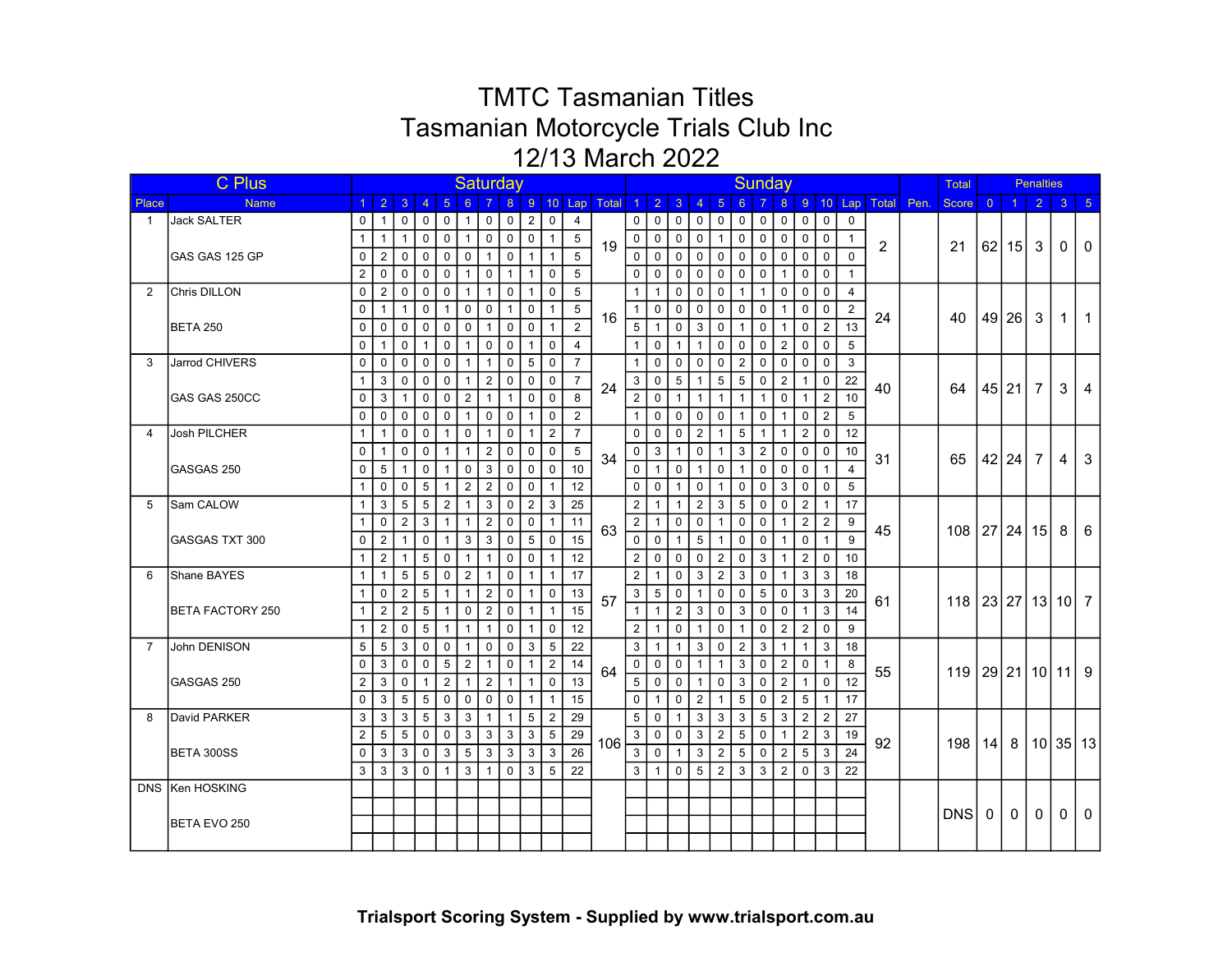|                | <b>C</b> Grade               |                |                |                |                      |                |                |                | Saturday       |                           |                  |                |                  |                |                     |              |                |                         |                | Sunday          |                |                |                |                |                  |      | <b>Total</b> |                |           | <b>Penalties</b>        |                |              |
|----------------|------------------------------|----------------|----------------|----------------|----------------------|----------------|----------------|----------------|----------------|---------------------------|------------------|----------------|------------------|----------------|---------------------|--------------|----------------|-------------------------|----------------|-----------------|----------------|----------------|----------------|----------------|------------------|------|--------------|----------------|-----------|-------------------------|----------------|--------------|
| Place          | <b>Name</b>                  |                | $1 \quad 2$    | 3 <sup>°</sup> | $\overline{4}$       | $-5$           | 6              |                |                |                           |                  |                | 8 9 10 Lap Total |                | $1 \quad 2 \quad 3$ |              | $\overline{4}$ | $5\phantom{1}$          | 6 <sup>°</sup> |                 |                |                |                |                | 8 9 10 Lap Total | Pen. | Score        | $\overline{0}$ | $\vert$ 1 | $\overline{2}$          | 3 <sup>°</sup> | $\vert 5$    |
| $\mathbf{1}$   | Mike TRAVICA                 | $\mathbf 0$    | $\mathbf 0$    | $\mathbf 0$    | $\mathbf 0$          | $\mathbf 0$    | $\mathbf 0$    | $\mathbf 0$    | $\mathbf 0$    | $\mathsf 0$               | $\mathbf{1}$     | $\overline{1}$ |                  | 0 <sup>1</sup> | $\mathbf 0$         | $\mathbf 0$  | 0              | $\mathbf 0$             | $\mathbf{3}$   | $\mathbf 0$     | $\mathbf{1}$   | $\mathbf 0$    | $\mathbf 0$    | $\overline{4}$ |                  |      |              |                |           |                         |                |              |
|                |                              | $\mathbf 0$    | $\mathbf{1}$   | $\mathbf 0$    | $\mathbf{1}$         | $\mathbf 0$    | $\overline{2}$ | $\mathbf 0$    | $\overline{1}$ | $\mathbf 0$               | $\pmb{0}$        | 5              | 15               | $\mathbf 0$    | $\mathbf 0$         | $\mathbf 0$  | $\mathbf 0$    | $\mathbf 0$             | $\mathsf{O}$   | $\mathsf 0$     | $\mathsf 0$    | $\mathbf 0$    | $\pmb{0}$      | $\mathbf 0$    | 10               |      | 25           | 67             | 8         | 2                       | 1              | 2            |
|                | SHERCO 300                   | $\mathbf 0$    | $\mathbf{1}$   | 0              | $\mathbf 0$          | $\mathsf 0$    | $\mathbf 0$    | $\mathbf 0$    | $\mathbf 0$    | 5                         | $\mathbf 0$      | 6              |                  | $\mathbf 0$    | $\mathbf 0$         | $\mathbf 0$  | $\mathbf 0$    | $\mathbf 0$             | $\mathbf{1}$   | $\mathbf 0$     | $\mathsf 0$    | $\mathbf 0$    | 5              | 6              |                  |      |              |                |           |                         |                |              |
|                |                              | $\mathbf{0}$   | $\mathbf 0$    | 0              | $\mathbf 0$          | $\mathbf{1}$   | $\mathbf 0$    | $\mathbf 0$    | $\mathbf 0$    | $\sqrt{2}$                | $\boldsymbol{0}$ | 3              |                  | $\overline{0}$ | $\mathbf 0$         | $\mathbf 0$  | $\Omega$       | $\mathbf 0$             | $\mathbf 0$    | $\mathbf 0$     | $\mathbf 0$    | $\mathbf 0$    | $\mathbf 0$    | $\mathbf 0$    |                  |      |              |                |           |                         |                |              |
| $\overline{2}$ | Philip WHITTLE               | 0              | $\mathbf{3}$   | $\mathbf 0$    | $\mathbf 0$          | $\mathbf 0$    | $\mathbf 0$    | $\overline{1}$ | $\mathbf 0$    | $\overline{1}$            | $\mathbf 0$      | 5              |                  | 0              | $\pmb{0}$           | $\mathbf{1}$ | $\Omega$       | $\mathbf 0$             | 0              | $\mathbf 0$     | $\mathbf 0$    | $\mathbf 0$    | $\mathbf 0$    | $\overline{1}$ |                  |      |              |                |           |                         |                |              |
|                |                              | $\Omega$       | $\Omega$       | $\Omega$       | $\Omega$             | $\mathbf 0$    | 3              | $\Omega$       | $\mathbf{0}$   | $\overline{2}$            | $\mathbf 0$      | 5              |                  | $\overline{0}$ | $\mathbf 0$         | $\mathbf 0$  | $\Omega$       | $\mathbf 0$             | $\mathbf 1$    | $\mathbf 0$     | $\mathbf 0$    | $\mathbf 0$    | $\mathbf 0$    | $\mathbf{1}$   |                  |      |              |                |           |                         |                |              |
|                | <b>GASGAS TXT RACING 250</b> | $\mathbf 0$    | 5              | $\Omega$       | $\Omega$             | $\Omega$       | $\Omega$       | $\Omega$       | $\Omega$       | $\overline{1}$            | $\mathbf{0}$     | 6              | 20               | $\overline{0}$ | $\mathbf 0$         | $\mathbf{0}$ | $\Omega$       | $\Omega$                | 5              | $\Omega$        | $\Omega$       | $\Omega$       | $\Omega$       | 5              | 14               |      | 34           | 65             | 7         | 3                       | $\overline{2}$ | 3            |
|                |                              | $\Omega$       | 2              | $\mathbf{0}$   | $\Omega$             | $\mathbf{0}$   | $\Omega$       | $\Omega$       | $\Omega$       | 2                         | $\Omega$         | $\overline{4}$ |                  | $\Omega$       | $\mathbf 0$         | $\mathbf{0}$ | $\Omega$       | $\overline{1}$          | $\mathbf{1}$   | $\mathbf 0$     | $\Omega$       | $\Omega$       | 5              | $\overline{7}$ |                  |      |              |                |           |                         |                |              |
| 3              | Samuel LOCKHART              | 1              | $\mathbf{1}$   | $\Omega$       | $\Omega$             | $\overline{2}$ | 5              | $\overline{1}$ | $\mathbf 0$    | $\overline{1}$            | $\mathbf 0$      | 11             |                  | 0              | $\mathbf 0$         | $\Omega$     | $\Omega$       | $\Omega$                | $\mathbf{1}$   | $\mathbf 0$     | $\mathbf{1}$   | $\mathbf 0$    | $\mathbf{1}$   | 3              |                  |      |              |                |           |                         |                |              |
|                |                              | $\Omega$       | $\Omega$       | $\Omega$       | $\Omega$             | $\mathbf 0$    | 2              | $\mathbf{1}$   | $\mathbf 0$    | $\mathbf 0$               | $\mathbf 0$      | 3              |                  | 1 <sup>1</sup> | $\mathbf 0$         | $\mathbf 0$  | $\Omega$       | $\mathbf 1$             | 3              | $\mathbf{1}$    | $\overline{0}$ | $\mathbf 0$    | $\mathbf{1}$   | $\overline{7}$ |                  |      |              |                |           |                         |                |              |
|                | <b>GAS GAS 250 RACING</b>    | $\mathbf 0$    | $\overline{1}$ | $\mathbf 0$    | $\mathbf 0$          | $\mathbf 0$    | 3              | $\mathbf 0$    | $\mathbf 0$    | $\overline{1}$            | $\mathbf{1}$     | 6              | 25               | 0 <sup>1</sup> | $\mathbf 0$         | $\mathbf 0$  | $\Omega$       | $\mathbf 0$             | 3              | $\mathbf 0$     | $\overline{0}$ | $\mathbf 0$    | $\mathbf{1}$   | 4              | 18               |      | 43           |                | 53 18     | 4                       | 4              | $\mathbf 1$  |
|                |                              | 0              | 2              | $\mathbf 0$    | $\mathbf 0$          | $\overline{2}$ | $\mathbf{1}$   | $\mathbf 0$    | $\mathbf 0$    | $\mathbf 0$               | $\mathbf 0$      | 5              |                  | 0              | $\mathbf 0$         | $\mathbf 0$  | $\mathbf 0$    | $\mathbf 1$             | 0              | $\mathbf 0$     | 3              | 0              | $\mathbf 0$    | 4              |                  |      |              |                |           |                         |                |              |
| $\Delta$       | <b>Bryce SQUIBB</b>          | 0              | 5              | $\mathbf 0$    | 0                    | $\mathbf 0$    | $\mathbf{1}$   | $\overline{2}$ | $\mathbf 0$    | 3                         | 5                | 16             |                  | $\mathbf{1}$   | $\overline{2}$      | $\mathbf{1}$ | 0              | $\overline{\mathbf{1}}$ | $\overline{2}$ | $\mathbf 0$     | $\mathbf 0$    | $\mathbf 1$    | $\overline{2}$ | 10             |                  |      |              |                |           |                         |                |              |
|                |                              | 0              | 0              | $\mathbf 0$    | $\mathbf 0$          | 0              | $\mathbf 0$    | $\mathbf 0$    | $\mathbf 0$    | 5                         | -1               | 6              |                  | 1 <sup>1</sup> | $\mathbf 0$         | 0            | 0              | 5                       | 3              | 0               | $\mathbf 0$    | -1             | 0              | 10             |                  |      |              |                |           |                         |                |              |
|                | <b>BETA 250</b>              | 0              | $\overline{2}$ | $\mathbf 0$    | 0                    | $\overline{1}$ | $\mathbf{1}$   | $\mathbf{1}$   | $\mathbf 0$    | $\mathbf 0$               | $\mathbf{1}$     | 6              | 31               | 1 <sup>1</sup> | $\mathbf 0$         | $\Omega$     | $\mathbf 0$    | 5                       | $\overline{2}$ | $\mathbf 0$     | $\mathbf 0$    | $\mathbf 1$    | 1              | 10             | 39               |      | 70           |                | 45 20     | $\overline{7}$          | 2              | 6            |
|                |                              | 0              | $\mathbf{1}$   | $\mathbf 0$    | $\mathbf 0$          | $\mathbf 0$    | $\mathbf{1}$   | $\overline{1}$ | $\mathbf 0$    | $\mathbf 0$               | $\mathbf 0$      | 3              |                  | $\overline{2}$ | $\mathbf 0$         | $\mathbf 0$  | 0              | $\mathbf{1}$            | 5              | $\mathbf 0$     | $\mathbf 0$    | $\mathbf 0$    | 1              | 9              |                  |      |              |                |           |                         |                |              |
| 5              | Mike HULL                    | $\overline{2}$ | $\overline{2}$ | $\mathbf{1}$   | $\mathbf 0$          | $\overline{2}$ | $\mathbf{1}$   | $\mathbf 0$    | $\mathbf 0$    | 5                         | $\mathbf{1}$     | 14             |                  | 0              | $\mathbf 0$         | $\mathbf{1}$ | $\mathbf 0$    | $\overline{2}$          | 5              | $5\phantom{.0}$ | 3              | $\mathbf 0$    | $\mathbf{1}$   | 17             |                  |      |              |                |           |                         |                |              |
|                |                              | $\mathbf 0$    | $\mathbf 0$    | $\mathbf 0$    | $\mathbf{1}$         | $\mathbf 0$    | $\mathbf{1}$   | $\mathbf 0$    | $\mathbf 0$    | $\overline{2}$            | $\mathbf{1}$     | 5              |                  | $\circ$ 1      | $\mathbf 0$         | $\mathbf{1}$ | 0              | $\overline{2}$          | 3              | $\mathbf{1}$    | $\mathbf 0$    | 0              | $\mathbf 0$    | $\overline{7}$ |                  |      |              |                |           |                         |                |              |
|                | GAS GAS 250                  | $\mathbf{1}$   | $\mathbf 0$    | $\mathbf 0$    | $\mathbf 0$          | $\overline{2}$ | $\mathbf{1}$   | $\mathbf{1}$   | $\pmb{0}$      | $\mathbf{1}$              | $\mathbf{1}$     | $\overline{7}$ | 33               | 3              | $\mathbf 0$         | $\mathbf 0$  | $\mathbf 0$    | $\overline{2}$          | 3              | $\mathbf 0$     | $\mathbf{1}$   | $\mathbf 0$    | $\Omega$       | 9              | 37               |      | 70           |                | 39 25     | 9                       | 4              | $\mathbf{3}$ |
|                |                              | 1              | $\mathbf{1}$   | $\mathbf{1}$   | $\mathbf{1}$         | $\mathbf 0$    | $\overline{2}$ | $\mathbf 0$    | $\mathbf 0$    | $\mathbf 0$               | $\mathbf{1}$     | $\overline{7}$ |                  | 1              | $\mathbf 0$         | $\mathbf 0$  | $\mathbf 0$    | $\overline{1}$          | $\mathbf{1}$   | $\mathbf 0$     | $\mathbf 0$    | $\mathbf 0$    | 1              | $\overline{4}$ |                  |      |              |                |           |                         |                |              |
| 6              | <b>Trevor BENNETT</b>        | $\mathbf{1}$   | 3              | $\mathbf 0$    | $\mathbf 0$          | $\mathbf 0$    | $\overline{2}$ | $\mathbf 0$    | $\overline{0}$ | $\sqrt{5}$                | 5                | 16             |                  | $\overline{2}$ | $\mathbf 0$         | $\mathbf 0$  | $\mathbf 0$    | $\overline{2}$          | $\overline{2}$ | 3               | $\mathbf{1}$   | $\mathbf 0$    | 1              | 11             |                  |      |              |                |           |                         |                |              |
|                |                              | $\mathbf 0$    | 3              | $\mathbf{1}$   | $\pmb{0}$            | $\overline{2}$ | $\mathbf{2}$   | 5              | $\mathbf 0$    | 3                         | 3                | 19             |                  | $\overline{2}$ | $\mathbf 0$         | $\mathbf{1}$ | $\mathbf 0$    | $\mathbf{1}$            | $\mathbf{3}$   | $\mathbf 0$     | $\mathbf 0$    | $\mathbf 0$    |                | 8              |                  |      |              |                |           |                         |                |              |
|                | <b>OSSA 280</b>              | $\mathbf 0$    | $\mathbf{1}$   | $\mathbf 0$    | $\mathbf 0$          | $\overline{2}$ | $\mathbf 0$    | $\mathbf 0$    | $\mathbf{1}$   | 3                         | $\mathbf{1}$     | 8              | 50               | 1 <sup>1</sup> | $\pmb{0}$           | $\mathbf 0$  | $\mathbf 0$    | $\mathbf 0$             | 3              | $\mathbf{1}$    | $\mathbf 0$    | $\mathbf 0$    | $\mathbf{1}$   | 6              | 34               |      | 84           |                | $41$   17 | 9                       | 8              | 5            |
|                |                              | $\mathbf 0$    | $\mathbf 0$    | $\mathbf{1}$   | $\mathbf 0$          | $\mathbf 0$    | $\pmb{0}$      | $\mathbf 0$    | $\mathbf 0$    | $\mathbf{1}$              | $\sqrt{5}$       | $\overline{7}$ |                  | $\overline{2}$ | $\mathbf 0$         | $\mathbf 0$  | $\mathbf 0$    |                         | 5              | $\mathbf 0$     | $\mathbf 0$    | $\mathbf 0$    |                | 9              |                  |      |              |                |           |                         |                |              |
| $\overline{7}$ | Mick LUSCOMBE                | 0              | 3              | $\mathbf 0$    | $\pmb{0}$            | $\mathbf 0$    | $\pmb{0}$      | $\sqrt{5}$     | $\mathbf 0$    | $\ensuremath{\mathsf{3}}$ |                  | 12             |                  | 1              | $\pmb{0}$           | $\sqrt{5}$   | $\mathbf 0$    | $\sqrt{3}$              | $\sqrt{3}$     | $\mathbf{1}$    | $\overline{2}$ | $\mathbf 0$    | 3              | 18             |                  |      |              |                |           |                         |                |              |
|                |                              | $\mathbf 0$    | $\overline{2}$ | $\mathbf 0$    | $\mathbf 0$          | $\mathbf 0$    | $\mathbf 0$    | 5              | $\overline{0}$ | 3                         | 5                | 15             |                  | 2              | $\mathbf 0$         | 5            | $\mathbf 0$    | $\overline{1}$          | 5              | $\mathbf 0$     | $\mathbf{1}$   | 5              |                | 20             |                  |      |              |                |           |                         |                |              |
|                | MONTESA 300RR                | $\Omega$       | $\overline{2}$ | $\mathbf{1}$   | $\mathbf 0$          | $\mathbf{1}$   | $\mathbf 0$    | 3              | $\mathbf{1}$   | $\overline{1}$            | $\mathbf{1}$     | 10             | 44               | 1 <sup>1</sup> | $\mathbf 0$         | $\mathbf 0$  | $\Omega$       | $\overline{2}$          | $\mathbf 0$    | $\mathbf 0$     | $\mathbf 0$    | $\Omega$       | $\mathbf{0}$   | 3              | 57               |      | 101          | 38 17          |           | 9                       | $\overline{7}$ | 9            |
|                |                              | $\Omega$       | $\overline{2}$ | $\mathbf{0}$   | $\mathbf 0$          | $\overline{1}$ | $\mathbf{1}$   | $\mathbf{1}$   | $\mathbf 0$    | $\overline{2}$            | $\Omega$         | $\overline{7}$ |                  | $\Omega$       | $\Omega$            | 5            | $\Omega$       | $\overline{2}$          | $\sqrt{5}$     | $\overline{1}$  | $\mathbf{1}$   | $\Omega$       | $\overline{2}$ | 16             |                  |      |              |                |           |                         |                |              |
| 8              | Conrad BROWN-THOMAS          | 3              | 5              | $\overline{1}$ | $\mathbf 0$          | $\mathbf{1}$   | 3              | $\overline{1}$ | $\mathbf 0$    | $\overline{2}$            | 3                | 19             |                  | 3              | $\Omega$            | 3            | $\Omega$       | $\overline{2}$          | $\mathbf{1}$   | $\overline{2}$  | $\overline{1}$ | $\mathbf{0}$   | 3              | 15             |                  |      |              |                |           |                         |                |              |
|                |                              | 3              | 3              | $\overline{2}$ | $\Omega$             | $\overline{2}$ | $\overline{2}$ | 3              | $\mathbf 0$    | $\sqrt{2}$                | 1                | 18             |                  | 2 <sup>2</sup> | $\mathbf 0$         | 5            | $\Omega$       | $\overline{2}$          | $\mathbf{1}$   | $\mathbf 0$     | $\mathbf{1}$   | $\mathbf 0$    | $\overline{2}$ | 13             |                  |      |              |                |           |                         |                |              |
|                | GASGAS 250CC                 | $\mathbf{1}$   | $\overline{2}$ | $\mathbf{1}$   | $\mathbf 0$          | $\mathbf 0$    | $\overline{2}$ | $\overline{1}$ | $\mathbf 0$    | 3                         | $\mathbf{1}$     | 11             | 57               | $\mathbf{1}$   | $\mathbf 0$         | $\mathbf{1}$ | $\Omega$       | $\overline{1}$          | 3              | $\Omega$        | $\overline{1}$ | $\overline{1}$ | $\overline{2}$ | 10             | 53               |      | 110 l        |                |           | $26$   22   14   15   3 |                |              |
|                |                              | $\mathbf{1}$   | $\mathbf 0$    | $\mathbf{3}$   | $\Omega$             | $\overline{2}$ | $\mathbf{1}$   | $\Omega$       | $\Omega$       | $\overline{1}$            | $\mathbf{1}$     | 9              |                  | $\mathbf{3}$   | $\Omega$            | $\Omega$     | $\Omega$       | $\overline{1}$          | 5              | $\mathbf{0}$    | $\mathbf{3}$   | $\Omega$       | 3              | 15             |                  |      |              |                |           |                         |                |              |
| 9              | Andrew ROYCROFT              | $\Omega$       | $\mathbf 0$    | $\mathbf 0$    | $\blacktriangleleft$ | 3              | 3              | $\overline{2}$ | $\Omega$       | $\overline{2}$            | 3                | 14             |                  | $\mathbf{1}$   | $\mathbf 0$         | $\Omega$     | $\Omega$       | 3                       | 3              | $\overline{2}$  | 5              | $\overline{2}$ | $\overline{2}$ | 18             |                  |      |              |                |           |                         |                |              |
|                |                              | $\overline{2}$ | 3              | $\mathbf 0$    | $\mathbf 0$          | $\mathbf 0$    | 5              | $\overline{2}$ | $\mathbf 0$    | 3                         | $\mathbf 0$      | 15             |                  | 0              | $\mathbf 0$         | $\mathbf 0$  | $\mathbf{0}$   | 3                       | 3              | $\mathbf 0$     | $\mathbf{3}$   | $\overline{1}$ | 3              | 13             |                  |      |              |                |           |                         |                |              |
|                | SCORPA 250                   | $\mathbf 0$    | 2              | $\mathbf{1}$   | $\mathbf{1}$         | 3              | $\mathbf{1}$   | 3              | $\mathbf 0$    | 3                         | $\mathbf{1}$     | 15             | 52               | $\mathbf 0$    | $\mathbf 0$         | $\mathbf 0$  | 2              | 3                       | 3              | 3               | 5              | $\Omega$       | 3              | 19             | 68               |      | 120          |                |           | $32$   12  10  21  5    |                |              |
|                |                              | 2 <sup>1</sup> | 3              | $\Omega$       | $\mathbf 0$          | $\mathbf 0$    | $\mathbf 0$    | $\mathbf{1}$   | $\overline{0}$ | $\overline{1}$            | $\mathbf{1}$     | 8              |                  | $\mathbf{1}$   | $\mathbf 0$         | $\mathbf{0}$ | $\mathbf 0$    | $\overline{1}$          | 5 <sup>1</sup> | $\mathbf{3}$    | 5              | $\mathbf 0$    | 3              | 18             |                  |      |              |                |           |                         |                |              |
|                |                              |                |                |                |                      |                |                |                |                |                           |                  |                |                  |                |                     |              |                |                         |                |                 |                |                |                |                |                  |      |              |                |           |                         |                |              |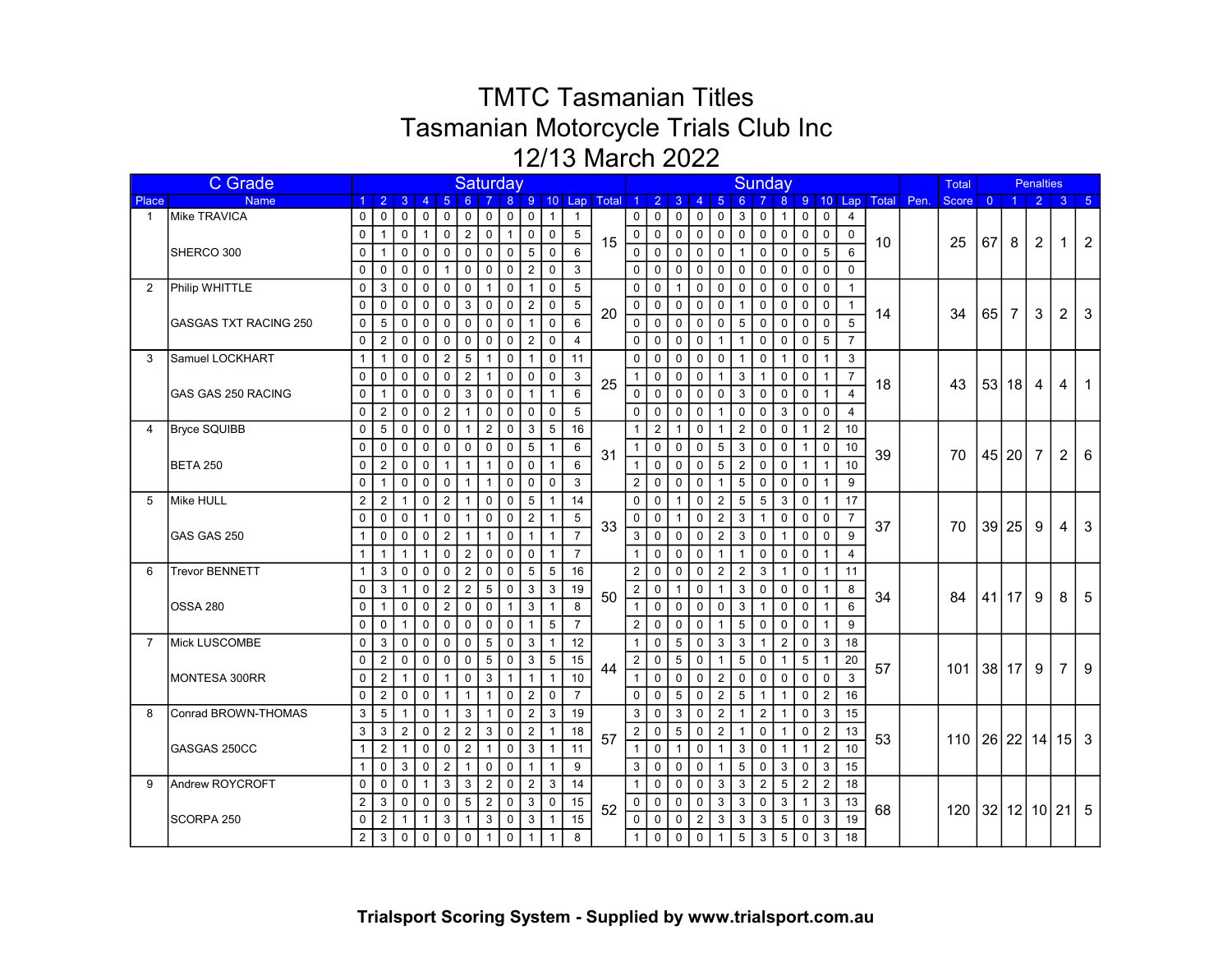| 10 | Millie LOCKHART              | $\overline{0}$ | 3               | $\mathbf 0$     | 0              | $\mathbf{1}$   | 0               | 0               | $\overline{2}$ | 5               | $\overline{0}$ | 11             |     | $5 \mid$       | $\mathbf 0$    | $\mathbf 0$     | 0            | $\mathbf{1}$   | 5               | $\mathbf 0$    | $\mathbf 0$    | $\overline{2}$ | 3              | 16 |     |                             |                |                |                |              |              |
|----|------------------------------|----------------|-----------------|-----------------|----------------|----------------|-----------------|-----------------|----------------|-----------------|----------------|----------------|-----|----------------|----------------|-----------------|--------------|----------------|-----------------|----------------|----------------|----------------|----------------|----|-----|-----------------------------|----------------|----------------|----------------|--------------|--------------|
|    |                              | 5              | 5               | $\overline{2}$  |                | $\mathbf 0$    | 0               | 3               |                | 3               | 0              | 20             |     | 1 <sup>1</sup> | $\overline{1}$ | $\mathbf{1}$    | 0            | 5              | 5               | 0              | $\mathbf 1$    | $\mathbf 0$    | $\overline{0}$ | 14 |     |                             |                |                |                |              |              |
|    | GAS GAS 125                  | 5 <sup>1</sup> | $\mathbf{1}$    | 3               | $\mathbf 0$    | $\overline{2}$ | $\mathbf{1}$    | $\mathbf 0$     | $\mathbf{1}$   | 3               | $\mathbf 0$    | 16             | 57  | 0 <sup>1</sup> | $\overline{1}$ | $\mathbf{1}$    | 0            | 3              | 5 <sup>5</sup>  | $\mathbf{1}$   | $\overline{2}$ | $\mathbf 0$    | $\mathbf{1}$   | 14 | 65  | 122 33 19 7                 |                |                |                | 8            | 13           |
|    |                              | 0 <sup>1</sup> | $\overline{2}$  | $\mathbf{1}$    | 0              | $\mathbf 0$    | $\mathbf 0$     | $\mathbf 0$     | 0              | 5               | $\overline{2}$ | 10             |     | 0 <sup>1</sup> | $\mathbf 0$    | 5               | $\mathbf 0$  | $\mathbf{1}$   | 3               | $\mathbf{1}$   | 5              | 5              | $\mathbf{1}$   | 21 |     |                             |                |                |                |              |              |
|    | 11 Rosie ENNISS              | 5 <sup>1</sup> | $\mathbf{3}$    | $\mathbf 0$     | $\mathbf{1}$   | $\mathbf{1}$   | 3               | $\mathbf{1}$    | 5              | 2               | 3              | 24             |     | 3 <sup>1</sup> | $\overline{1}$ | $\mathbf{3}$    | $\mathbf 0$  | 3              | $5\overline{)}$ | $\mathbf{3}$   | $\mathbf{3}$   | $\mathbf 0$    | -3             | 24 |     |                             |                |                |                |              |              |
|    |                              | 3 <sup>1</sup> | $\mathbf{1}$    | 5               | $\overline{2}$ | $\mathbf 0$    | $\mathbf 0$     | $\mathbf{3}$    | 5              | 3               | 3              | 25             |     | 3 <sup>1</sup> | $\mathbf 0$    | $\mathbf{1}$    | $\mathbf{1}$ | 3              | 3               | $\mathbf{1}$   | 2              | 3              | $\overline{2}$ | 19 |     |                             |                |                |                |              |              |
|    | <b>BETA 250</b>              | 3 <sup>1</sup> | 3               | $\overline{2}$  | 0              | 1              | 3               | $\mathbf 0$     | 3              | $5\phantom{.0}$ | 3              | 23             | 94  | 2 <sup>1</sup> | $\mathbf 0$    | $\mathbf{1}$    | 5            | 3              | 3               | $\overline{2}$ | 3              | $\mathbf 0$    | $\overline{2}$ | 21 | 86  | 180   12   15   10   35   8 |                |                |                |              |              |
|    |                              | 3 <sup>1</sup> | $\mathbf{3}$    | $\overline{1}$  | 3              | $\mathbf{1}$   | $\mathbf{3}$    | $\mathbf{1}$    | 3              | $\overline{1}$  | 3              | 22             |     | 2 <sup>1</sup> | $\mathbf 0$    | $\overline{2}$  | $\mathbf 0$  | $\mathbf{1}$   | $5\overline{)}$ | $\mathbf{3}$   | $\mathbf{3}$   | 3              | 3              | 22 |     |                             |                |                |                |              |              |
|    | 12 Grant TAYLOR              | $\overline{0}$ | $\mathbf{3}$    | $5\phantom{.0}$ | $\overline{2}$ | 3              | $\mathbf{3}$    | 3               | 3              | 3               | 3              | 28             |     | 2              | 3              | 3               | 5            | 5              | $\overline{2}$  | $\overline{2}$ | 3              | 5              | 5              | 35 |     |                             |                |                |                |              |              |
|    |                              | 3 <sup>1</sup> | 3               | 3               | 3              | $\mathbf{1}$   | $\mathbf{1}$    | 3               | 5              | 3               | $\mathbf{1}$   | 26             |     | $1 \mid$       | $\mathbf 0$    | 2               | $\mathbf{1}$ | 3              | 5 <sup>5</sup>  | $\mathbf{1}$   | $\mathbf 0$    | 0              | 5              | 18 |     |                             |                |                |                |              |              |
|    | TRS One R 250                | 3 <sup>1</sup> | 3               | $\mathbf{1}$    | -1             | 3              | 5               | $\mathbf{1}$    | -1             | 3               | 5              | 26             | 100 | 3 <sup>1</sup> | 5              | $5\phantom{.0}$ | -1           | 3              | 5               | 0              | 3              | 3              | 3              | 31 | 101 | 201                         | -9             | 19             | 6              |              | 30 16        |
|    |                              | 1 <sup>1</sup> | 3               | $5\phantom{.0}$ | $\mathbf 0$    | $\mathbf 0$    | 3               | $\mathbf 0$     | 0              | 5               | -3             | 20             |     | 5 <sup>1</sup> | $\overline{1}$ | $\mathbf{1}$    | $\mathbf{1}$ | $\mathbf{1}$   | 3               | 2              | $\mathbf{1}$   | -1             | 1              | 17 |     |                             |                |                |                |              |              |
|    | DNF Simon WATTS              | $\overline{0}$ | $\overline{2}$  | 0               | 0              | $\mathbf{1}$   | $\mathbf 0$     | $\mathbf 0$     | 0              | $\mathbf{1}$    | 0              | $\overline{4}$ |     |                |                |                 |              |                |                 |                |                |                |                |    |     |                             |                |                |                |              |              |
|    |                              | 0              | $\mathbf 1$     | 3               | 0              | $\mathbf 0$    | $\overline{2}$  | 0               | 0              | $\overline{2}$  | 0              | 8              |     |                |                |                 |              |                |                 |                |                |                |                |    |     |                             |                |                |                |              |              |
|    | <b>TRS300</b>                | 0 <sup>1</sup> | 5               | $\mathbf 0$     | 0              | $\mathbf{1}$   | 0               | 5               | 0              | $\mathbf 0$     | $\overline{1}$ | 12             | 31  |                |                |                 |              |                |                 |                |                |                |                |    |     | $DNF$ 26                    |                | 7              | 3              | 1            | $\mathbf{3}$ |
|    |                              | $\overline{0}$ | $\mathbf{1}$    | $\mathbf 0$     | $\mathbf 0$    | $\mathbf{1}$   | $\mathbf 0$     | $\mathbf 0$     | 0              | $\mathbf 0$     | 5              | $\overline{7}$ |     |                |                |                 |              |                |                 |                |                |                |                |    |     |                             |                |                |                |              |              |
|    | DNF David CATT               | 0 <sup>1</sup> | $\overline{1}$  | $\mathbf{1}$    | $\mathbf 0$    | 3              | 3               | $\mathbf{1}$    | 0              | 5               | $\overline{0}$ | 14             |     |                |                |                 |              |                |                 |                |                |                |                |    |     |                             |                |                |                |              |              |
|    |                              | 0 <sup>1</sup> | 3               | $\mathbf 0$     | 2              | $\mathbf 0$    | $\mathbf{3}$    | $\mathbf 0$     | $\mathbf 0$    | 2               | $\mathbf{1}$   | 11             |     |                |                |                 |              |                |                 |                |                |                |                |    |     |                             |                |                |                |              |              |
|    | <b>SHERCO</b>                | 1 <sup>1</sup> | $\mathbf 0$     | $\mathbf{1}$    | $\mathbf 0$    | $\mathbf 0$    | $\mathbf{0}$    | $\mathbf 0$     | $\mathbf 0$    | $\sqrt{5}$      | $\mathbf{1}$   | 8              | 39  |                |                |                 |              |                |                 |                |                |                |                |    |     | $DNF$   23                  |                | 8              | $\overline{2}$ | 4            | 3            |
|    |                              | $\overline{0}$ | $\mathbf{1}$    | $\mathbf 0$     | $\mathbf 0$    | $\mathbf 0$    | $\mathbf{0}$    | $\mathbf{0}$    | 0              | 5               | $\mathbf 0$    | 6              |     |                |                |                 |              |                |                 |                |                |                |                |    |     |                             |                |                |                |              |              |
|    | <b>DNF Damian LANGWORTHY</b> | 1 <sup>1</sup> | $\mathbf{3}$    | $\mathbf 0$     | $\mathbf 0$    | $\mathbf 0$    | 5               | $\overline{1}$  | $\mathbf{1}$   | $\overline{2}$  | 5              | 18             |     |                |                |                 |              |                |                 |                |                |                |                |    |     |                             |                |                |                |              |              |
|    |                              | 0 <sup>1</sup> | $\overline{2}$  | $\mathbf 0$     | $\mathbf 0$    | $\mathbf 0$    | $\mathbf{1}$    | $\overline{0}$  | $\mathbf 0$    | $5 \mid 5$      |                | 13             |     |                |                |                 |              |                |                 |                |                |                |                |    |     |                             |                |                |                |              |              |
|    | 2012 GASGAS TXT-R 280        |                |                 |                 |                |                |                 |                 |                |                 |                |                | 31  |                |                |                 |              |                |                 |                |                |                |                |    |     | <b>DNF</b>                  | 9              | $\overline{4}$ | $\overline{2}$ | $\mathbf 1$  | 4            |
|    |                              |                |                 |                 |                |                |                 |                 |                |                 |                |                |     |                |                |                 |              |                |                 |                |                |                |                |    |     |                             |                |                |                |              |              |
|    | DNF Con BROSNAN              | 2 <sup>1</sup> | $5\overline{)}$ | $5\overline{5}$ | 3              | 3              | $5\overline{)}$ | 3               | 3              | 3               | $\overline{2}$ | 34             |     | 3 <sup>1</sup> | $\overline{0}$ | $5\overline{)}$ | $\mathbf{1}$ | 5 <sup>5</sup> | $5\overline{)}$ | 2 <sup>1</sup> | $\overline{2}$ | 5              | $\mathbf 0$    | 28 |     |                             |                |                |                |              |              |
|    |                              | 3 <sup>1</sup> | 5               | 2               | $\overline{2}$ | 5              | 3               | $5\phantom{.0}$ | 2              | $\overline{2}$  | 5              | 34             |     |                |                |                 |              |                |                 |                |                |                |                |    |     |                             |                |                |                |              |              |
|    | GASGAS GP300                 |                |                 |                 |                |                |                 |                 |                |                 |                |                | 68  |                |                |                 |              |                |                 |                |                |                |                |    | 28  | DNF                         | $\overline{2}$ | $\sim$ 1       | 8              |              | 8   11       |
|    |                              |                |                 |                 |                |                |                 |                 |                |                 |                |                |     |                |                |                 |              |                |                 |                |                |                |                |    |     |                             |                |                |                |              |              |
|    | DNF Scott DUGGAN             |                |                 |                 |                |                |                 |                 |                |                 |                |                |     | 2 <sup>1</sup> | $\mathbf 1$    | 5               | 5            | 5              | $5\overline{)}$ | 2              | $\overline{2}$ | $\overline{1}$ | $\mathbf{1}$   | 29 |     |                             |                |                |                |              |              |
|    |                              |                |                 |                 |                |                |                 |                 |                |                 |                |                |     | 1 <sup>1</sup> | $\mathbf 0$    | $5\phantom{.0}$ | 5            | 5              | $5\phantom{.0}$ | $\overline{1}$ | $\overline{2}$ | $\overline{1}$ | $\overline{2}$ | 27 |     |                             |                |                |                |              |              |
|    | GAS GAS 250                  |                |                 |                 |                |                |                 |                 |                |                 |                |                |     |                |                |                 |              |                |                 |                |                |                |                |    | 56  | <b>DNF</b>                  | $\overline{1}$ | 6              | 5              | $\mathbf{0}$ | 8            |
|    |                              |                |                 |                 |                |                |                 |                 |                |                 |                |                |     |                |                |                 |              |                |                 |                |                |                |                |    |     |                             |                |                |                |              |              |
|    | DNS Braith LUNN              |                |                 |                 |                |                |                 |                 |                |                 |                |                |     |                |                |                 |              |                |                 |                |                |                |                |    |     |                             |                |                |                |              |              |
|    |                              |                |                 |                 |                |                |                 |                 |                |                 |                |                |     |                |                |                 |              |                |                 |                |                |                |                |    |     |                             |                |                |                |              |              |
|    | <b>BETA EVO 80</b>           |                |                 |                 |                |                |                 |                 |                |                 |                |                |     |                |                |                 |              |                |                 |                |                |                |                |    |     | DNS                         | $\overline{0}$ | 0 <sup>1</sup> | $\overline{0}$ | $\mathbf{0}$ | $\mathbf{0}$ |
|    |                              |                |                 |                 |                |                |                 |                 |                |                 |                |                |     |                |                |                 |              |                |                 |                |                |                |                |    |     |                             |                |                |                |              |              |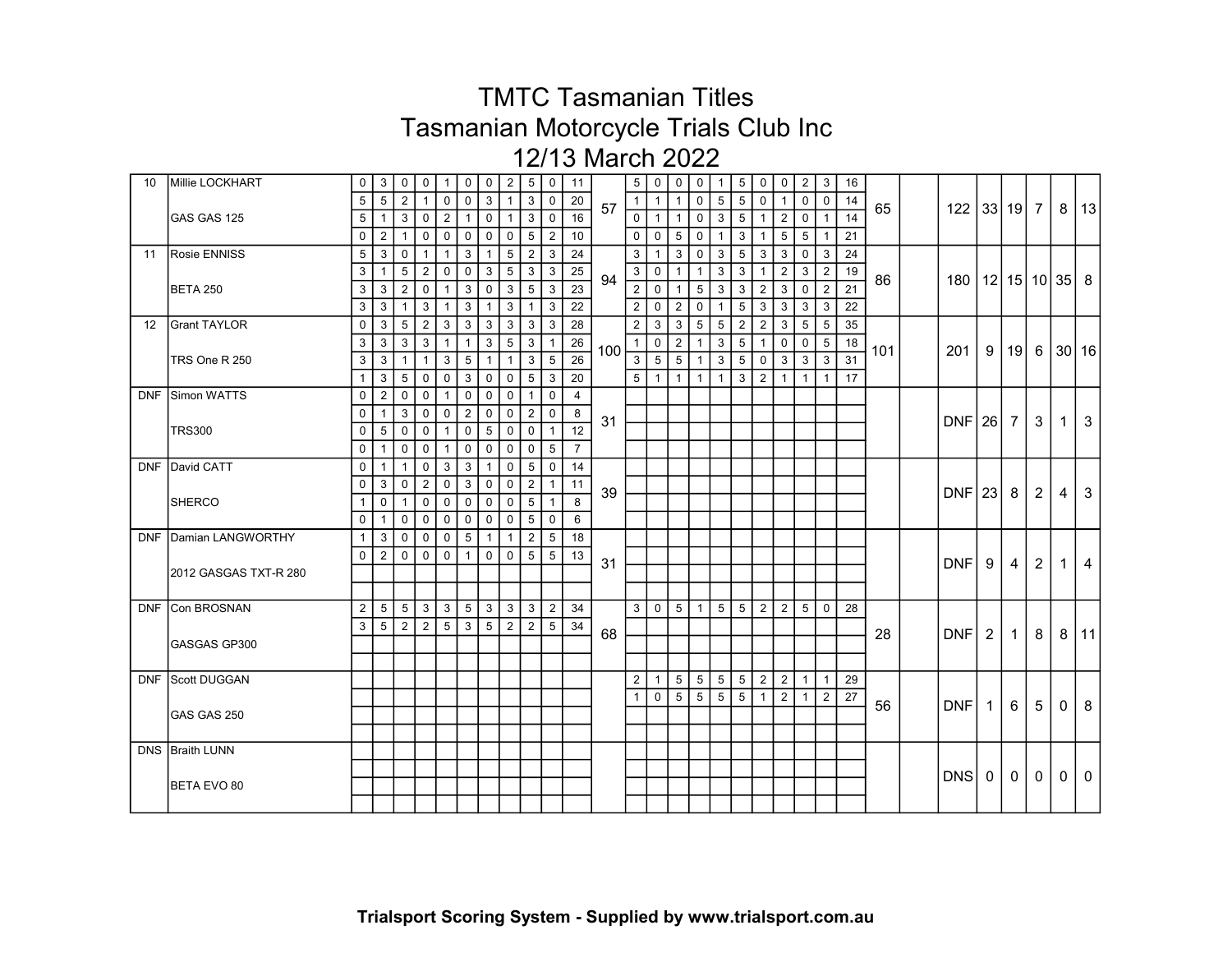|                | Twinshock                  |              |                |                      |                |                 |                |                | Saturday       |                |                |                |                      |                |                |                |                |                 |                | Sunday         |              |              |                |                |                      |      | Total      |                |                 | <b>Penalties</b> |              |                 |
|----------------|----------------------------|--------------|----------------|----------------------|----------------|-----------------|----------------|----------------|----------------|----------------|----------------|----------------|----------------------|----------------|----------------|----------------|----------------|-----------------|----------------|----------------|--------------|--------------|----------------|----------------|----------------------|------|------------|----------------|-----------------|------------------|--------------|-----------------|
| Place          | <b>Name</b>                |              | $\overline{2}$ | 3                    | $\overline{4}$ | $5\phantom{.0}$ | $6\phantom{1}$ |                | $\overline{8}$ |                |                |                | 9   10   Lap   Total | 1              | 2 <sup>1</sup> | $\overline{3}$ | $\overline{4}$ | $5\phantom{.0}$ | 6              |                | 8            |              |                |                | 9   10   Lap   Total | Pen. | Score      | $\overline{0}$ | $\overline{1}$  | $\overline{2}$   | 3            | $5\overline{)}$ |
| $\overline{1}$ | Nigel MUNDAY               | $\mathbf 0$  | $\overline{1}$ | $\mathbf 0$          | $\mathbf 0$    | $\mathsf 0$     | $\mathbf{1}$   | $\mathbf{1}$   | $\mathsf 0$    |                | $\mathbf 0$    | $\overline{4}$ |                      | $\mathbf 0$    | $\mathsf 0$    | $\mathbf{1}$   | $\pmb{0}$      | $\sqrt{3}$      | 1              | 0              | $\mathbf{1}$ | $\mathbf 0$  | $\mathbf 0$    | 6              |                      |      |            |                |                 |                  |              |                 |
|                |                            | $\mathbf 0$  | $\mathbf{1}$   | $\mathbf 0$          | $\mathbf 0$    | $\mathsf 0$     | $\mathbf{1}$   | $\mathbf 0$    | $\mathbf 0$    | $\mathbf{1}$   | $\mathbf 0$    | $\mathbf{3}$   | 10                   | $\mathbf 0$    | $\mathbf 0$    | $\mathbf 0$    | $\overline{0}$ | $\overline{2}$  | $\overline{5}$ | $\mathbf 0$    | $\mathsf 0$  | $\mathbf 0$  | $\mathbf 0$    | $\overline{7}$ | 17                   |      | 27         |                | 61 15           | $\overline{2}$   | $\mathbf{1}$ | $\overline{1}$  |
|                | 240 FANTIC                 | $\mathbf 0$  | $\overline{1}$ | $\mathbf 0$          | $\mathbf 0$    | $\mathbf{1}$    | $\mathbf{1}$   | $\mathbf 0$    | $\mathbf 0$    | $\mathbf 0$    | $\Omega$       | 3              |                      | $\Omega$       | $\Omega$       | $\mathbf{0}$   | $\mathbf{0}$   | $\mathbf 0$     | $\mathbf{1}$   | $\mathsf 0$    | $\mathbf 0$  | $\mathbf 0$  | $\overline{2}$ | 3              |                      |      |            |                |                 |                  |              |                 |
|                |                            | $\mathbf 0$  | $\mathbf 0$    | $\mathbf 0$          | $\mathbf 0$    | $\mathsf 0$     | $\mathsf 0$    | $\mathbf 0$    | $\mathbf 0$    | $\overline{0}$ | $\mathbf 0$    | $\mathbf 0$    |                      | $\mathbf 0$    | $\mathbf 0$    | $\mathbf 0$    | $\mathbf 0$    | $\mathbf 0$     | $\mathbf 1$    | $\mathbf 0$    | $\mathbf 0$  | $\mathbf 0$  | $\Omega$       | $\mathbf{1}$   |                      |      |            |                |                 |                  |              |                 |
| 2              | lan PICKERING              | 5            | $\mathbf 0$    | $\mathbf 0$          | 5              | $\mathbf 0$     | $\mathbf 0$    | $\mathbf{1}$   | $\mathbf 0$    | 3              | 3              | 17             |                      | $\mathbf{1}$   | 0              | $\mathbf 0$    | $\mathbf 0$    | 3               | 5 <sup>1</sup> | $\mathbf 0$    | $\mathbf 0$  | $\mathbf 0$  | $\mathbf{1}$   | 10             |                      |      |            |                |                 |                  |              |                 |
|                |                            | 0            | $\mathbf{1}$   | $\mathbf 0$          | $\mathbf 0$    | $\mathbf 0$     | $\mathbf{1}$   | $\mathbf 0$    | $\mathbf 0$    | $\mathbf 0$    | $\mathbf 0$    | 2              | 30                   | $\mathbf 0$    | $\mathbf 0$    | $\mathbf 0$    | $\mathbf 0$    | $\mathbf 0$     | $\mathbf 0$    | $\overline{2}$ | $\mathbf 0$  | 0            | 1              | 3              | 30                   |      | 60         | 52             | 15 <sup>1</sup> | 4                | 4            | 5               |
|                | FANTIC 212                 | $\Omega$     | $\mathbf 0$    | 5                    | $\mathbf 0$    | $\mathbf{0}$    | $\mathbf 0$    | $\Omega$       | $\Omega$       | 2              | $\Omega$       | $\overline{7}$ |                      | $\mathbf{1}$   | $\Omega$       | $\Omega$       | $\Omega$       |                 | $\overline{2}$ | $\mathbf{1}$   | 3            |              |                | 10             |                      |      |            |                |                 |                  |              |                 |
|                |                            | $\mathbf 0$  | $\mathbf 0$    | $\mathbf 0$          | $\mathbf 0$    | $\mathbf{1}$    | $\mathbf{1}$   | $\overline{0}$ | $\mathbf 0$    | $\Omega$       | $\overline{2}$ | $\overline{4}$ |                      | $\mathbf{1}$   | $\mathbf{0}$   | $\Omega$       | $\mathbf 0$    | $\mathbf 0$     | 5 <sup>1</sup> | $\mathbf 0$    | $\mathbf{1}$ | $\mathbf 0$  | $\Omega$       | $\overline{7}$ |                      |      |            |                |                 |                  |              |                 |
| 3              | Chris CHELLAS              | $\mathbf 0$  | $\mathbf{1}$   | $\mathbf{1}$         | $\mathbf 0$    | $\mathbf 0$     | $\mathbf{1}$   | $\Omega$       | $\mathbf 0$    | $\mathbf 0$    | $\overline{1}$ | $\overline{4}$ |                      | $\mathbf{1}$   | $\mathbf 0$    | $\mathbf 0$    | $\mathbf 0$    | $\mathbf 0$     | 5 <sup>1</sup> | $\mathbf 0$    | $\mathbf 0$  | $\mathbf 0$  | 3              | 9              |                      |      |            |                |                 |                  |              |                 |
|                |                            | $\mathbf{0}$ | $\mathbf 0$    | $\mathbf 0$          | $\mathbf 0$    | $\mathbf 0$     | 5              | $\mathbf 0$    | $\mathbf 0$    | $\mathbf{1}$   | $\mathbf 0$    | 6              |                      | $\mathbf{1}$   | $\mathbf 0$    | $\mathbf{1}$   | $\mathbf 0$    | $\mathbf 0$     | 2 <sup>1</sup> | $\mathbf 0$    | $\mathbf 0$  | 0            | $\mathbf{1}$   | 5              |                      |      |            |                |                 |                  |              |                 |
|                | IMICK LUSCOMBES RTL SUZUKI | 0            | $\mathbf 0$    | $\mathbf{1}$         | $\mathbf 0$    | $\mathbf 0$     | $\mathbf 0$    | $\Omega$       | 3              | 5              | $\Omega$       | 9              | 41                   | $\overline{2}$ | $\Omega$       | $\Omega$       | $\Omega$       | 5               | 5 <sup>1</sup> | $\mathbf 0$    | $\mathbf{1}$ | $\mathbf 0$  | $\overline{1}$ | 14             | 37                   |      | 78         | 48             | 16 <sup>1</sup> | 4                | 3            | 9               |
|                |                            | $\mathbf 0$  | 5              | $\blacktriangleleft$ | $\mathbf{1}$   | $\mathbf{0}$    | 3              | 5              | $\Omega$       | 5              | $\overline{2}$ | 22             |                      | $\mathbf{1}$   | $\Omega$       | $\mathbf{1}$   | $\mathbf{0}$   | $\mathbf{0}$    | 5              | $\Omega$       | $\mathbf{0}$ | $\mathbf 0$  | $\overline{2}$ | 9              |                      |      |            |                |                 |                  |              |                 |
|                | DNS Brett LANGWORTHY       |              |                |                      |                |                 |                |                |                |                |                |                |                      |                |                |                |                |                 |                |                |              |              |                |                |                      |      |            |                |                 |                  |              |                 |
|                |                            |              |                |                      |                |                 |                |                |                |                |                |                |                      |                |                |                |                |                 |                |                |              |              |                |                |                      |      |            |                |                 |                  |              |                 |
|                | SUZUKI TS 185              |              |                |                      |                |                 |                |                |                |                |                |                |                      |                |                |                |                |                 |                |                |              |              |                |                |                      |      | <b>DNS</b> | $\mathbf 0$    | 0               | $\mathbf 0$      | $\Omega$     | $\Omega$        |
|                |                            |              |                |                      |                |                 |                |                |                |                |                |                |                      |                |                |                |                |                 |                |                |              |              |                |                |                      |      |            |                |                 |                  |              |                 |
|                |                            |              |                |                      |                |                 |                |                |                |                |                |                |                      |                |                |                |                |                 |                |                |              |              |                |                |                      |      |            |                |                 |                  |              |                 |
|                |                            |              |                |                      |                |                 |                |                |                |                |                |                |                      |                |                |                |                |                 |                |                |              |              |                |                |                      |      |            |                |                 |                  |              |                 |
|                | Clubman                    |              |                |                      |                |                 |                |                | Saturday       |                |                |                |                      |                |                |                |                |                 |                |                | Sunday       |              |                |                |                      |      | Total      |                |                 | Penalties        |              |                 |
| Place          | Name                       | 1            | $\overline{c}$ | 3                    | 4              | 5               | 6              | 7              | 8              | 9              | 10             | Lap            | Total                | $\mathbf{1}$   | 2 <sup>1</sup> | $\mathbf{3}$   | 4              | 5               | 6              | 7              | 8            | 9            | 10             | Lap            | Total                | Pen. | Score      | $\mathbf 0$    | $\overline{1}$  | 2                | 3            | 5               |
| $\mathbf{1}$   | Harry SCOTT                | 0            | 0              | 5                    | $\mathbf 0$    | $\mathbf 0$     | $\mathbf 0$    | $\mathbf 0$    | $\mathbf 0$    | $\mathbf 1$    | $\mathbf 0$    | 6              |                      | $\mathbf 0$    | $\mathbf 0$    | $\overline{1}$ | $\mathbf 0$    | 0               | 2 <sup>1</sup> | $\mathbf 0$    | $\mathbf 0$  | 0            | $\overline{1}$ | $\overline{4}$ |                      |      |            |                |                 |                  |              |                 |
|                |                            | $\Omega$     | $\mathbf 0$    | $\mathbf{1}$         | $\mathbf 0$    | $\mathbf{1}$    | 5              | $\overline{2}$ | $\mathbf 0$    | $\overline{2}$ | $\mathbf 0$    | 11             |                      | $\mathbf 0$    | $\mathbf 0$    | $\mathbf{1}$   | $\mathbf 0$    | $\mathbf 0$     | 2 <sup>1</sup> | $\mathbf 0$    | $\mathbf 0$  | $\mathbf 0$  | $\mathbf 0$    | 3              |                      |      |            |                |                 |                  |              |                 |
|                | TRS One R 250              | $\mathbf 0$  | $\mathbf 0$    | 5                    | $\mathbf 0$    | $\mathbf 0$     | $\mathbf 0$    | $\overline{0}$ | $\mathbf 0$    | $\mathbf{1}$   | $\mathbf 0$    | 6              | 33                   | $\mathbf 0$    | $\mathbf{0}$   | $\mathbf 0$    | $\Omega$       | $\mathbf 0$     | 0              | $\mathbf 0$    | $\mathbf 0$  | $\mathbf 0$  | $\mathbf{1}$   | $\mathbf{1}$   | 9                    |      | 42         | 62             | 9               | 4                | $\Omega$     | 5               |
|                |                            | $\mathbf 0$  | $\mathbf 0$    | $\mathbf 0$          | $\mathbf 0$    | $\mathbf 0$     | 5              | $\Omega$       | $\mathbf 0$    | 5              | $\mathbf 0$    | 10             |                      | $\mathbf{0}$   | $\mathbf 0$    | $\mathbf 0$    | $\Omega$       | $\mathbf 0$     | $\mathbf 1$    | $\mathbf 0$    | $\mathbf 0$  | $\mathbf 0$  | $\mathbf 0$    | $\mathbf{1}$   |                      |      |            |                |                 |                  |              |                 |
| 2              | Alysha LUNN                | $\Omega$     | $\mathbf 0$    | 3                    | 5              | $\mathbf 0$     | $\mathbf{1}$   | $\mathbf 0$    | $\mathbf 0$    | $\mathbf 0$    | -1             | 10             |                      | $\mathbf{0}$   | $\mathbf 0$    | 3              | $\Omega$       | $\mathbf 0$     | 3              | $\mathbf 0$    | $\mathbf 0$  | $\mathbf 0$  | $\mathbf 0$    | 6              |                      |      |            |                |                 |                  |              |                 |
|                |                            | $\Omega$     | $\Omega$       | $\mathbf{1}$         | $\overline{2}$ | $\mathbf{0}$    | $\mathbf 0$    | $\mathbf{1}$   | $\mathbf{0}$   | 3              | $\mathbf 0$    | $\overline{7}$ |                      | $\mathbf{0}$   | $\Omega$       | $\mathbf{1}$   | $\Omega$       | $\Omega$        | 3              | $\mathbf 0$    | $\mathbf{0}$ | $\mathbf{0}$ | $\Omega$       | 4              |                      |      |            |                |                 |                  |              |                 |
|                | BETA EVO 200CC             | $\mathbf{0}$ | $\mathbf 0$    | $\overline{2}$       | $\mathbf{0}$   | $\mathbf{0}$    | $\mathbf{0}$   | $\Omega$       | $\mathbf{0}$   | 3              | $\Omega$       | 5              | 28                   | $\mathbf 0$    | $\mathbf{0}$   | $\mathbf{0}$   | $\Omega$       | $\mathbf 0$     | 2 <sup>1</sup> | $\mathbf 0$    | $\Omega$     | $\Omega$     | $\overline{1}$ | 3              | 16                   |      | 44         | 60             | 8               | 4                | 6            | $\overline{2}$  |
|                |                            | $\mathbf 0$  | 0              | $\mathbf{1}$         | $\mathbf{0}$   | $\mathbf{0}$    | $\mathbf{0}$   | $\overline{0}$ | $\mathbf{0}$   | 5              | $\mathbf 0$    | 6              |                      | $\mathbf{0}$   | $\mathbf{0}$   | $\mathbf{0}$   | $\Omega$       | $\Omega$        | $\overline{2}$ | $\Omega$       | $\mathbf{0}$ | $\Omega$     | $\overline{1}$ | 3              |                      |      |            |                |                 |                  |              |                 |
| 3              | Ella PEACOCK               | $\Omega$     | 0              | 3                    | $\mathbf 0$    | $\Omega$        | $\mathbf{1}$   | $\Omega$       | $\mathbf 0$    | $\overline{1}$ | $\overline{1}$ | 6              |                      | $\overline{1}$ | 0              | $\overline{1}$ | $\mathbf 0$    | $\mathbf 0$     | 3 <sup>1</sup> | $\mathbf 0$    | $\mathbf 0$  | $\mathbf 0$  | $\overline{2}$ | $\overline{7}$ |                      |      |            |                |                 |                  |              |                 |
|                |                            | $\mathbf 0$  | $\mathbf 0$    | $\mathbf{1}$         | $\mathbf 0$    | $\mathbf 0$     | $\mathbf{1}$   | $\mathbf{1}$   | $\mathbf 0$    | 3              | $\overline{1}$ | $\overline{7}$ |                      | $\mathbf 0$    | 3              | $\mathbf 0$    | $\mathbf 0$    | $\mathbf 0$     | $\mathbf{3}$   | $\mathbf 0$    | $\mathbf 0$  | $\mathbf 0$  | $\mathbf{1}$   | $\overline{7}$ |                      |      |            |                |                 |                  |              |                 |
|                | GASGAS 250                 | $\mathbf 0$  | $\mathbf 0$    | $\mathbf{1}$         | $\overline{2}$ | $\Omega$        | $\mathbf{1}$   | $\mathbf{1}$   | $\Omega$       | $\overline{1}$ | $\Omega$       | 6              | 23                   | $\Omega$       | $\Omega$       | $\mathbf{3}$   | $\mathbf{0}$   | $\Omega$        | 3              | $\Omega$       | $\Omega$     | $\Omega$     | $\overline{2}$ | 8              | 31                   |      | 54         |                | 51 16           | 3                | 9            | $\overline{1}$  |
|                |                            | $\mathbf 0$  | $\mathbf 0$    | $\mathbf{1}$         | $\mathbf{0}$   | $\mathbf 0$     | $\mathbf 0$    | $\mathbf{0}$   | $\Omega$       | 3              | $\Omega$       | $\overline{4}$ |                      | $\Omega$       | $\mathbf{0}$   | $\overline{1}$ | $\mathbf{0}$   | $\mathbf 0$     | 3              | $\mathbf 0$    | $\mathbf{0}$ | $\mathbf 0$  | 5              | 9              |                      |      |            |                |                 |                  |              |                 |
| 4              | <b>Will DELANTY</b>        | $\mathbf 0$  | $\mathbf 0$    | 3                    | $\overline{1}$ | $\mathsf 0$     | $\mathbf{1}$   | $\mathbf{1}$   | $\mathbf 0$    | $\mathbf 0$    | $\overline{1}$ | $\overline{7}$ |                      | $\mathbf 0$    | $\mathbf 0$    | $\overline{3}$ | $\mathbf 0$    | $\mathbf 0$     | 3              | $\mathbf 0$    | $\mathbf 0$  | $\mathsf 0$  | $\overline{1}$ | $\overline{7}$ |                      |      |            |                |                 |                  |              |                 |
|                |                            | $\mathbf 0$  | $\mathbf 0$    | 3                    | $\mathbf{3}$   | $\mathbf 0$     | $\mathbf 0$    | $\mathbf 0$    | $\mathbf 0$    | 3              | $\mathbf 0$    | 9              |                      | $\mathbf 0$    | $\mathbf 0$    | $\mathbf{1}$   | $\mathsf 0$    | $\mathbf 0$     | 2 <sup>1</sup> | $\mathsf 0$    | $\mathbf 0$  | $\mathbf 0$  | $\mathbf 0$    | 3              |                      |      |            |                |                 |                  |              |                 |
|                | GAS GAS TXT 50             |              | 0              | $\overline{2}$       | $\overline{2}$ | $\mathbf 0$     | $\sqrt{5}$     | $\mathbf 0$    | $\mathbf 0$    | 3              | $\mathbf 0$    | 13             | 45                   | $\mathbf 0$    | $\mathbf 0$    | $\overline{2}$ | $\mathbf 0$    | $\mathbf 0$     | 3              | $\mathbf 0$    | $\mathbf 0$  | $\mathbf 0$  | $\mathbf 0$    | 5              | 18                   |      | 63         | 52             | 11              | 5                | 9            | 3               |